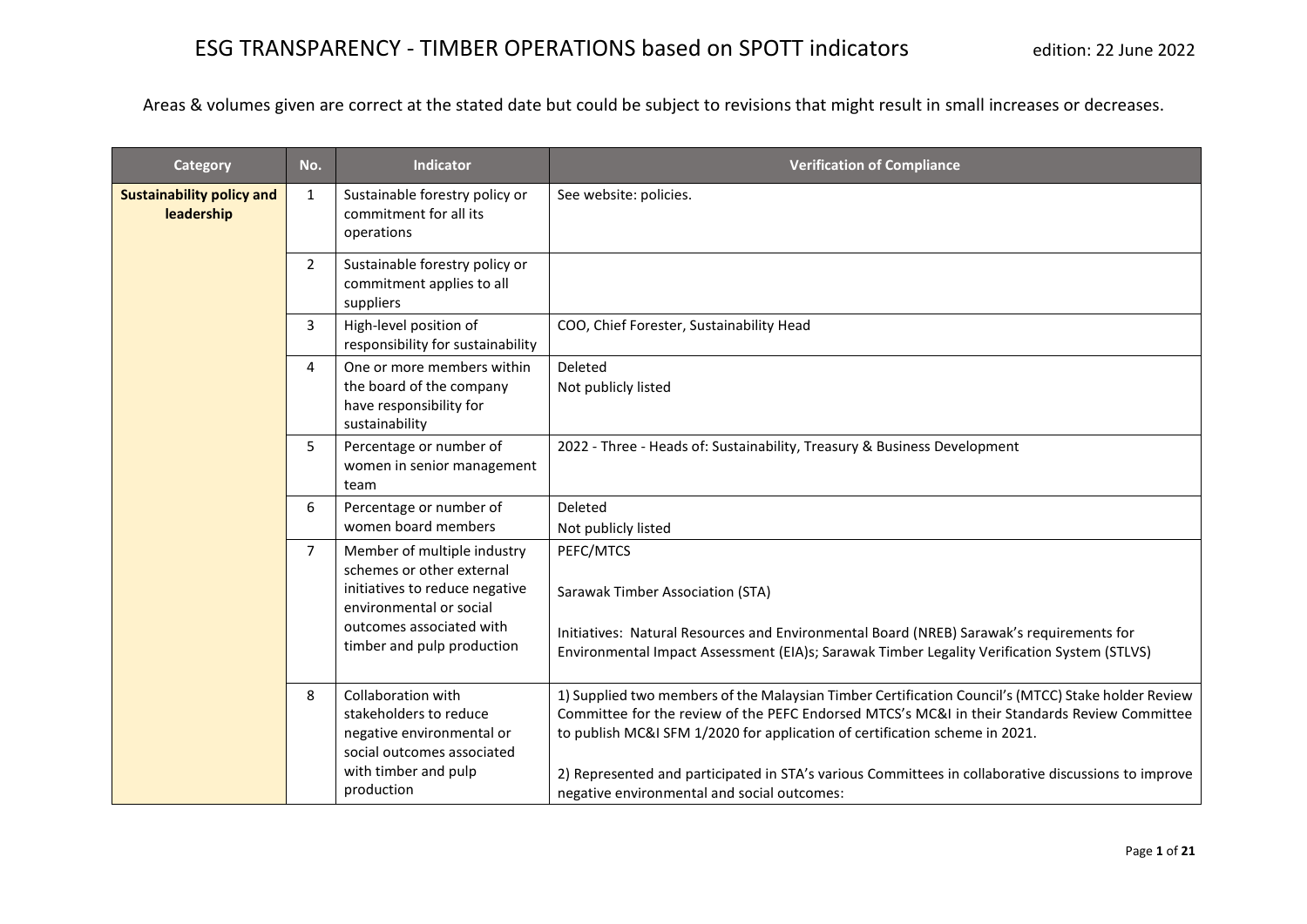| <b>Category</b> | No. | <b>Indicator</b>                                         | <b>Verification of Compliance</b>                                                                                                                                                                                                                                                                                                                                                                                                                                                                                                                                                                                                                                                                                                                                                                                                                                                                                                                                                                                                                                                                                                                                                                                                                                                                                                                                                                                                                                                                                                                                                                                                                                                                                                                                                                                        |
|-----------------|-----|----------------------------------------------------------|--------------------------------------------------------------------------------------------------------------------------------------------------------------------------------------------------------------------------------------------------------------------------------------------------------------------------------------------------------------------------------------------------------------------------------------------------------------------------------------------------------------------------------------------------------------------------------------------------------------------------------------------------------------------------------------------------------------------------------------------------------------------------------------------------------------------------------------------------------------------------------------------------------------------------------------------------------------------------------------------------------------------------------------------------------------------------------------------------------------------------------------------------------------------------------------------------------------------------------------------------------------------------------------------------------------------------------------------------------------------------------------------------------------------------------------------------------------------------------------------------------------------------------------------------------------------------------------------------------------------------------------------------------------------------------------------------------------------------------------------------------------------------------------------------------------------------|
|                 |     |                                                          | i) STA Certification Committee to monitor progress of FMU certifications among members in the<br>industry and consultation with relevant stakeholders and Authorities to resolve issues during<br>certification progress (on-going)<br>ii) Occupational Safety and Health (OSH) Committee (STA) in collaboration with Sarawak Department<br>of Safety & Health (DOSH) and Sarawak Timber Industry Development Corporation (STIDC) in the<br>development of the OSH in Forestry Industries (Train The Trainer) programme (endorsed by DOSH,<br>Sarawak) to enable the industry to carry out its own training to enhance the awareness and practices<br>in OSH with the aim to improve the performances in the industry (2021).<br>3) In 2021- collaborated with Ministry of Health, Malaysia and its agencies to accelerate Covid-19<br>vaccination programmes by taking part in setting up industry based vaccination centre (PPVIN) in<br>Bintulu plywood mill for own and other mills' workers to be vaccinated in the drive to flatten the<br>Covid-19 infection curve.<br>4) In 2022-collaboration with WWF-Malaysia, FORMADAT (Native Committee) and Nottingham<br>University (Malaysia Campus) for the river bank restoration at Lg. Telingan, Punang-Trusan, Lawas,<br>Samling continues to provide and maintains the access road and assistance to FORMADAT/WWF for<br>the restoration works to take place.<br>5) Heart of Borneo Declaration/Initiative (HoB) - Samling is a participant with a significant area<br>within the HoB, Sarawak with its commitment to sustainable forest management to promote<br>environmental conservation.<br>6) ITTO: Informal cooperation with Sarawak office (Dr Paul Chai). Samling is a primary stakeholder in<br>the proposed ITTO project - The Upper Baram Forest Area. |
|                 | 9   | Sustainability report published<br>within last two years | Timber Sustainability report 2020. Timber Sustainability Report 2021 coming up                                                                                                                                                                                                                                                                                                                                                                                                                                                                                                                                                                                                                                                                                                                                                                                                                                                                                                                                                                                                                                                                                                                                                                                                                                                                                                                                                                                                                                                                                                                                                                                                                                                                                                                                           |
|                 | 10  | Reports through standardised<br>reporting systems        |                                                                                                                                                                                                                                                                                                                                                                                                                                                                                                                                                                                                                                                                                                                                                                                                                                                                                                                                                                                                                                                                                                                                                                                                                                                                                                                                                                                                                                                                                                                                                                                                                                                                                                                                                                                                                          |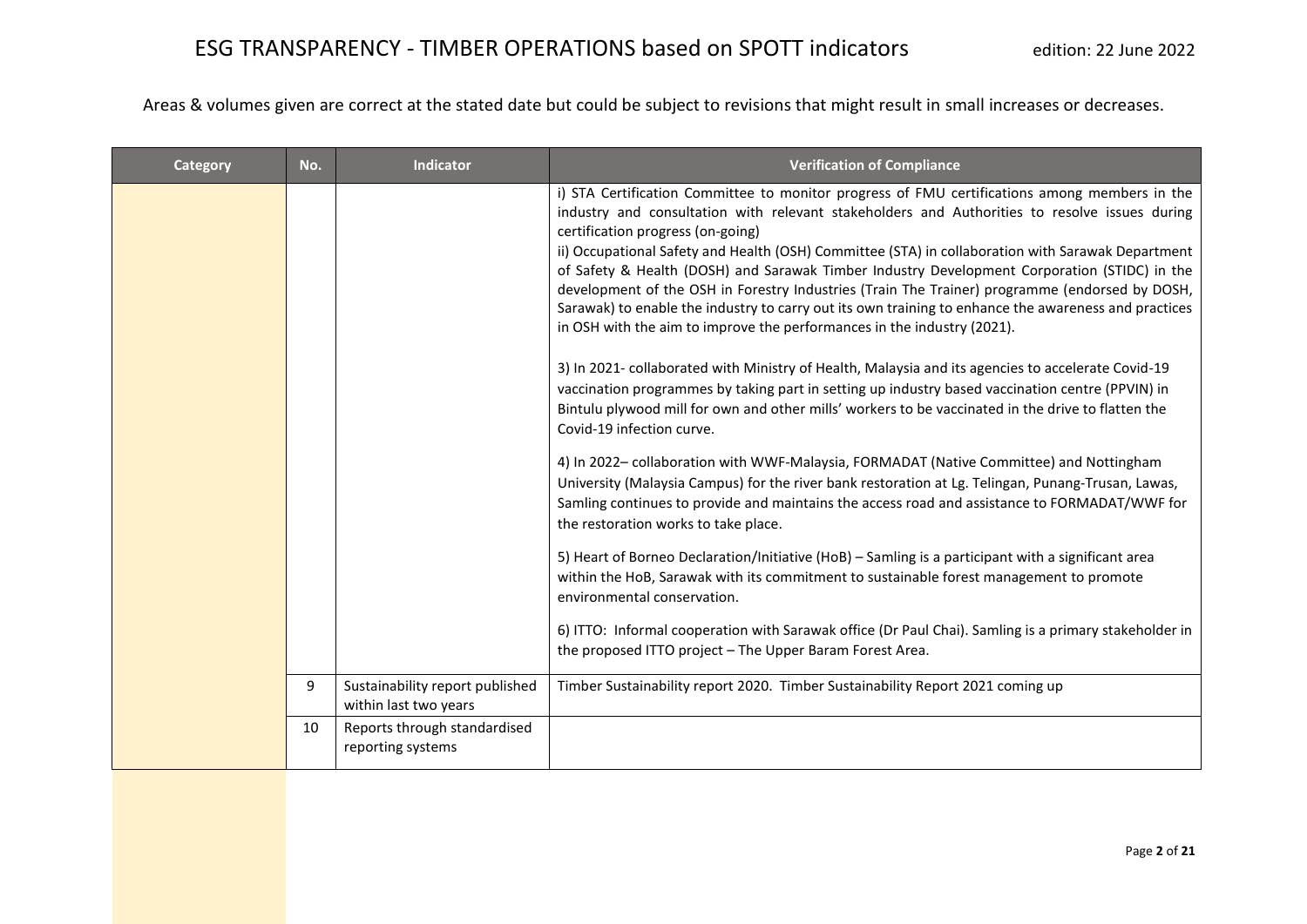| Category                            | No. | <b>Indicator</b>                                                                    | <b>Verification of Compliance</b>                                                                                                                                                                                               |
|-------------------------------------|-----|-------------------------------------------------------------------------------------|---------------------------------------------------------------------------------------------------------------------------------------------------------------------------------------------------------------------------------|
|                                     | 11  | Climate risks assessment<br>available                                               | See website: under Sustainability - Governance                                                                                                                                                                                  |
|                                     | 12  | Natural capital assessment<br>available                                             | EIAs are mandatory for all resource based projects. HCVAs are mandatory in the certification process                                                                                                                            |
| Landbank, mills and<br>traceability | 13  | Landbank, mills and<br>traceability<br>Lists countries and operations               | Malaysia (upstream & downstream), Guyana (downstream), China (downstream), Russia<br>(downstream)                                                                                                                               |
|                                     | 14  | Lists countries sourcing from                                                       | No logs are imported for processing.                                                                                                                                                                                            |
|                                     | 15  | Total area of natural forest<br>designated for wood/wood<br>fibre production (ha)   | Gross: 1,096,459 ha; Operable: 7242,730ha (31 March 2022) (from government approved General<br>Harvesting Plans)                                                                                                                |
|                                     | 16  | Total area of forest plantation<br>(ha)                                             | Planted area: 35,000 ha (May 2022)                                                                                                                                                                                              |
|                                     | 17  | Area of plantation/natural<br>forest within outgrower<br>schemes (ha)               | <b>Disabled</b><br>No outgrower schemes                                                                                                                                                                                         |
|                                     | 18  | Unplanted (areas designated<br>for future development as<br>plantation forest) (ha) | Only government sanctioned planting areas of degraded forest: approx. 30,000 ha (June 2021)                                                                                                                                     |
|                                     | 19  | Conservation set-aside area,<br>including HCV area (ha)                             | 226,537 ha (21 May 2021) Refer to Miscellany of Facts 60 /19                                                                                                                                                                    |
|                                     | 20  | Area of Intact Forest<br>Landscape (ha)                                             | Approx. 114,173 ha of primary forest (29 May 2020)                                                                                                                                                                              |
|                                     | 21  | Number of Forest<br>Management Units (FMUs)                                         | 10 FMUs; 6 LPFs under ITP (21 March 2021)                                                                                                                                                                                       |
|                                     | 22  | Maps of forest management<br>units (FMUs)                                           | All FMUs have detailed mapping (General Harvesting Plans) but availability is restricted. However,<br>the website has public summaries for all certified areas & these contain maps & some are on Global<br>Forest Watch (GFW). |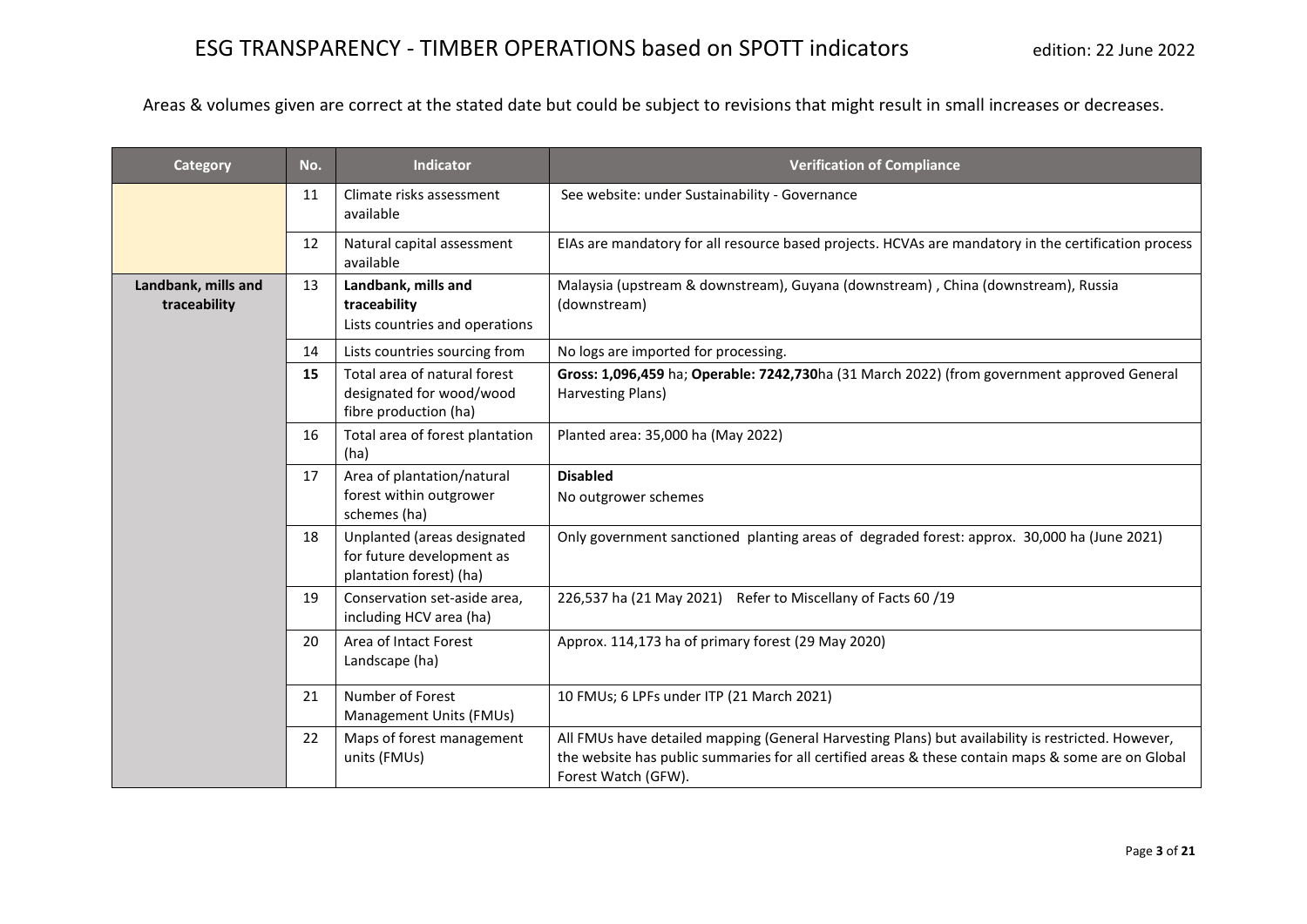| Category | No. | <b>Indicator</b>                                      | <b>Verification of Compliance</b>                                                                                                               |
|----------|-----|-------------------------------------------------------|-------------------------------------------------------------------------------------------------------------------------------------------------|
|          | 23  | Forest management plans                               | All licenced areas must have an FMP.                                                                                                            |
|          |     | available for all FMUs                                | Website - public summaries for all certified areas                                                                                              |
|          | 24  | Monitoring of forest                                  | Website - public summaries for all certified areas.                                                                                             |
|          |     | management plan<br>implementation available           | All certified areas are subject to $3rd$ party Certification Body (CB) annual surveillance audits                                               |
|          |     |                                                       | All FMUs & LPFs are required to have quarterly EMRs or 3 x year ECAs (Environmental Monitoring<br>Reports / Environment Compliance Assessments) |
|          | 25  | Company has provided valid                            | <b>Disabled</b>                                                                                                                                 |
|          |     | legal documents to Open                               | Does not operate in RoC, Cameroon or DRC                                                                                                        |
|          |     | Timber Portal on use right (at<br>the time of SPOTT   |                                                                                                                                                 |
|          |     | assessments)                                          |                                                                                                                                                 |
|          | 26  | Company has provided valid                            | <b>Disabled</b>                                                                                                                                 |
|          |     | legal documents to Open<br>Timber Portal on forest    | Does not operate in RoC, Cameroon or DRC                                                                                                        |
|          |     | management (at the time of                            |                                                                                                                                                 |
|          |     | SPOTT assessments)                                    |                                                                                                                                                 |
|          | 27  | Company has provided valid                            | <b>Disabled</b>                                                                                                                                 |
|          |     | legal documents to Open                               | Does not operate in RoC, Cameroon or DRC                                                                                                        |
|          |     | Timber Portal on timber<br>harvesting (at the time of |                                                                                                                                                 |
|          |     | SPOTT assessments)                                    |                                                                                                                                                 |
|          | 28  | Names and locations of all                            |                                                                                                                                                 |
|          |     | third-party supplying FMUs                            |                                                                                                                                                 |
|          | 29  | Number of company owned                               | Refer to Miscellany of Facts 11                                                                                                                 |
|          | 30  | sawmills<br>Names and locations of                    |                                                                                                                                                 |
|          |     | company owned sawmills                                | Refer to Miscellany of Facts 11 & 12                                                                                                            |
|          | 31  | Number of company-owned                               | <b>Disabled</b>                                                                                                                                 |
|          |     | pulp and paper mills                                  | No company-owned pulp and paper mills                                                                                                           |
|          |     |                                                       |                                                                                                                                                 |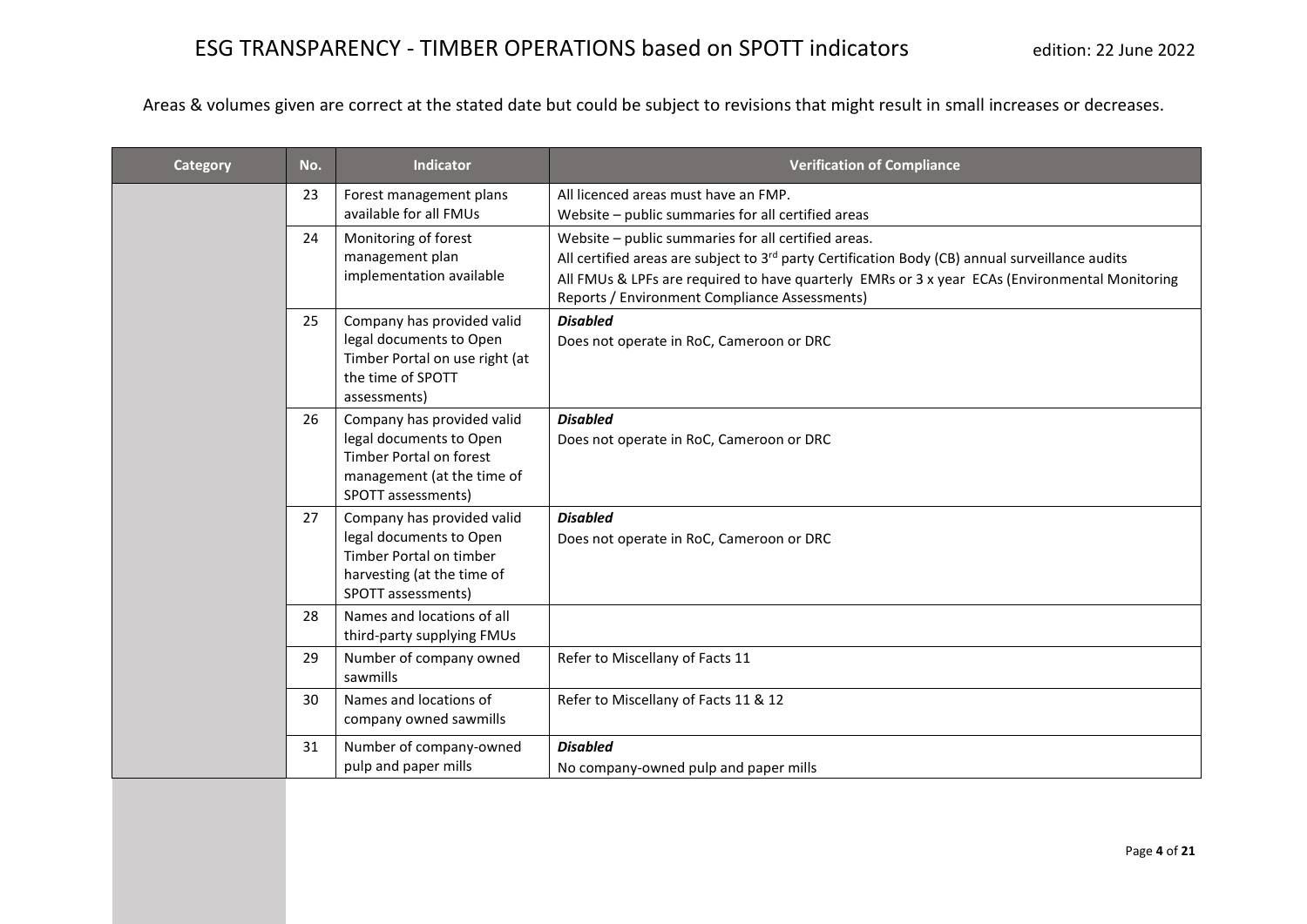| Category | No. | <b>Indicator</b>                                                                                                                       | <b>Verification of Compliance</b>                                                                                                    |
|----------|-----|----------------------------------------------------------------------------------------------------------------------------------------|--------------------------------------------------------------------------------------------------------------------------------------|
|          | 32  | Names and locations of<br>company-owned pulp and                                                                                       | <b>Disabled</b>                                                                                                                      |
|          |     | paper mills                                                                                                                            | No company-owned pulp and paper mills                                                                                                |
|          | 33  | Total volumes (or percentages)<br>sourced by company-owned<br>sawmills that come from<br>company's own FMUs and/or<br>third-party FMUs | Refer to Miscellany of Facts 63                                                                                                      |
|          | 34  | Total volumes (or percentages)                                                                                                         | <b>Disabled</b>                                                                                                                      |
|          |     | sourced by company-owned<br>pulp and paper mills that come                                                                             | No company-owned pulp and paper mills & not in pulp & paper business                                                                 |
|          |     | from company's own FMUs                                                                                                                |                                                                                                                                      |
|          |     | and/or third-party FMUs                                                                                                                |                                                                                                                                      |
|          | 35  | Number of supplying mills                                                                                                              | <b>Disabled</b>                                                                                                                      |
|          |     |                                                                                                                                        | Not in pulp and paper business. No supply from third party sawmills.                                                                 |
|          | 36  | Names and coordinates of all<br>third party supplying mills                                                                            | <b>Disabled</b><br>Not in pulp and paper business. No supply from third party sawmills                                               |
|          | 37  | Total volume (or percentages)                                                                                                          | <b>Disabled</b>                                                                                                                      |
|          |     | sourced from third-party                                                                                                               | Not in pulp and paper business. No supply from third party sawmills                                                                  |
|          |     | supplying mills that come from<br>their own FMUs and/or third                                                                          |                                                                                                                                      |
|          |     | party FMUs                                                                                                                             |                                                                                                                                      |
|          | 38  | Procedures to trace raw<br>materials to country of harvest                                                                             | All raw material for mills is sourced from FMUs that are located within country of processing.                                       |
|          | 39  | Percentage of supply traceable<br>to country of harvest                                                                                | All supply is within the country of processing.                                                                                      |
|          | 40  | Procedures to trace raw<br>materials to FMU level                                                                                      | 100% of log production is traceable to FMU level thru Sarawak government procedures which<br>mandate the issue of log Removal Passes |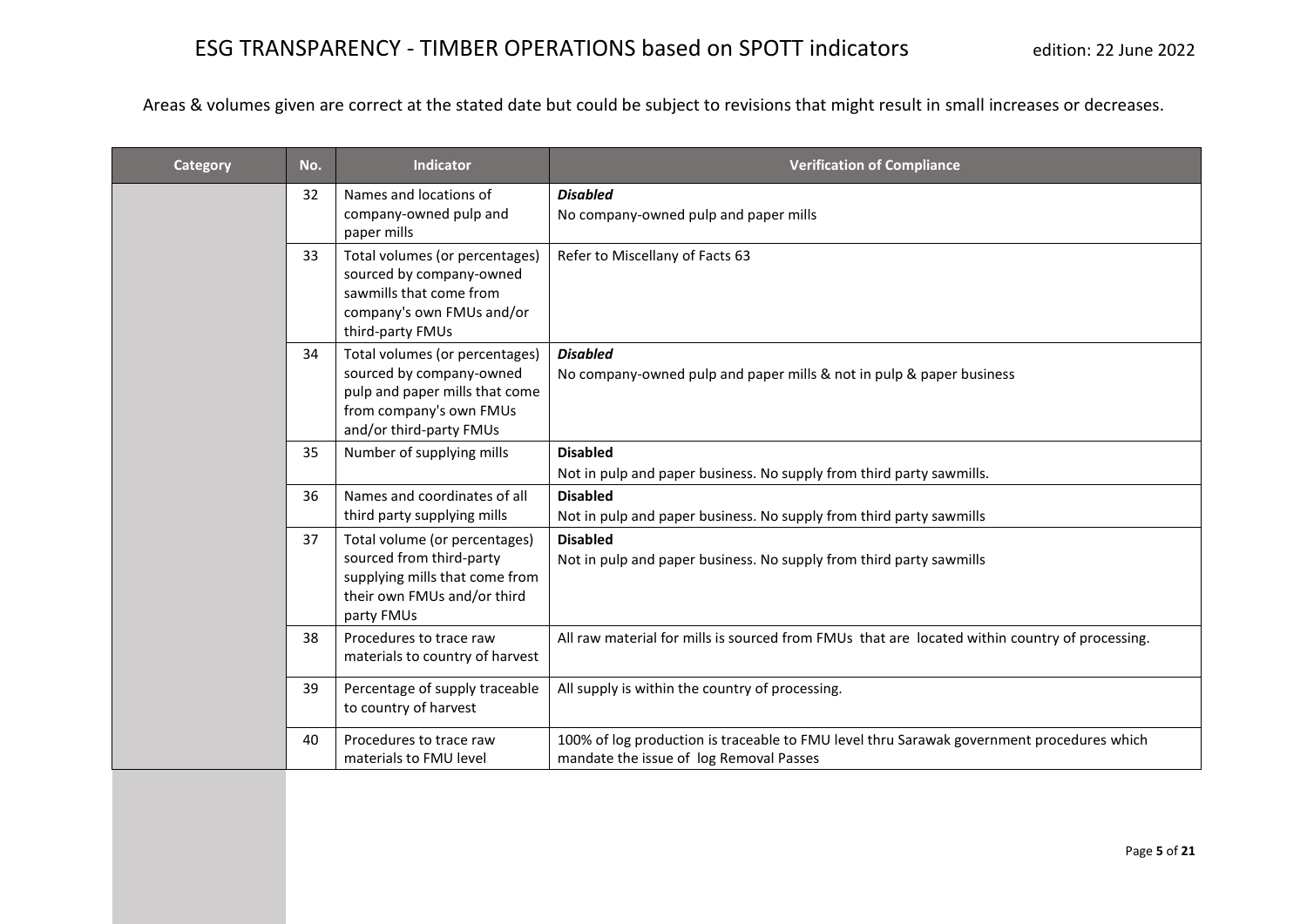| Category                       | No. | <b>Indicator</b>                                                                                                          | <b>Verification of Compliance</b>                                                                                                                                                                                                                                  |
|--------------------------------|-----|---------------------------------------------------------------------------------------------------------------------------|--------------------------------------------------------------------------------------------------------------------------------------------------------------------------------------------------------------------------------------------------------------------|
|                                | 41  | Percentage of supply traceable<br>to FMU level                                                                            | 100% of sawmill supply traceable to FMU via company Logs Delivery Order (LDOs) & government<br><b>Removal Passes</b>                                                                                                                                               |
| <b>Certification standards</b> | 42  | Time-bound plan for achieving<br>100% third-party legality<br>verification of FMUs or<br>achieved                         | i) Natural forest to be certified by December 2022.<br>ii) The Industrial Tree Plantations (ITP)are constrained by FSC & PEFC cut-off dates but are eligible<br>areas by 2025.<br>iii) All natural forest operating areas that are not under MTCS are under STLVS. |
|                                | 43  | Percentage area (ha) verified<br>as being in legal compliance by<br>a third party                                         | Natural forest: 56.3% is under either PEFC endorsed MTCS or under STLVS<br>ITP: 50% of the planted area is under PEFC endorsed MTCS                                                                                                                                |
|                                | 44  | Time-bound plan to source<br>only wood/wood fibre that is<br>in legal compliance verified by<br>a third party             | Natural forest by December 2022 - government requirement<br>ITP constrained by FSC & PEFC cut-off dates; some currently uncertified areas cannot be FMC<br>certified unless the cut-off dates are revised but these will be PEFC - Controlled Source               |
|                                | 45  | Percentage of all wood/wood<br>fibre supply traded/processed<br>verified as being in legal<br>compliance by a third party | $2020 - 66.6%$                                                                                                                                                                                                                                                     |
|                                | 46  | Percentage area (ha) FSC FM<br>certified                                                                                  | 0%                                                                                                                                                                                                                                                                 |
|                                | 47  | Time-bound plan for achieving<br>100% FSC FM certification of<br>FMUs or achieved 100% FSC-<br>certification of FMUs      | Using PEFC endorsed MTCS                                                                                                                                                                                                                                           |
|                                | 48  | Percentage of wood/wood<br>fibre supply (tonnes) from all<br>suppliers that comes from FSC<br>FM certified areas          | 0%                                                                                                                                                                                                                                                                 |
|                                | 49  | Commitment to source only<br>wood/wood fibre that meets                                                                   |                                                                                                                                                                                                                                                                    |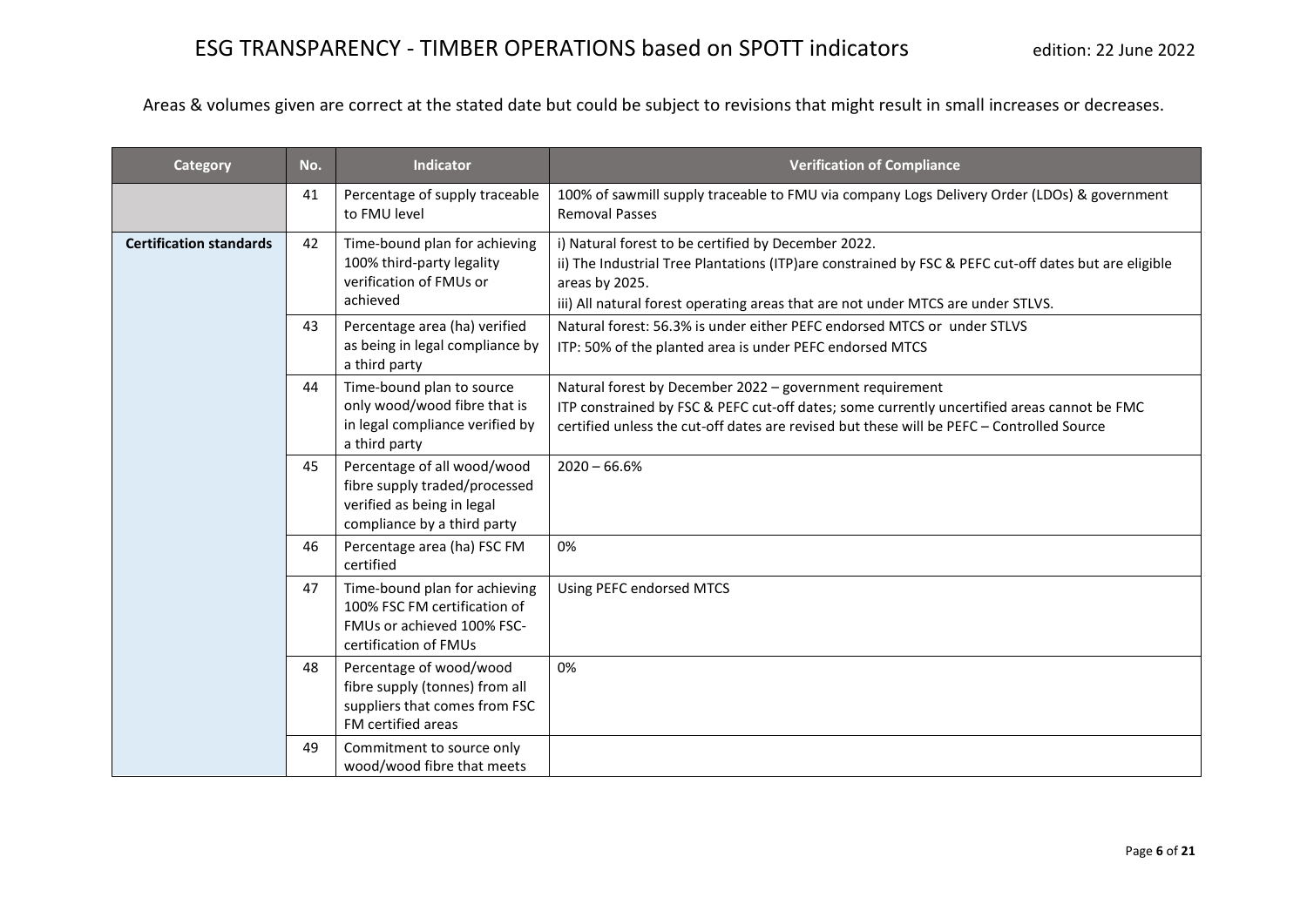| <b>Category</b>                          | No. | <b>Indicator</b>                                                                                               | <b>Verification of Compliance</b>                                                                                                                                                                                                                                                                             |
|------------------------------------------|-----|----------------------------------------------------------------------------------------------------------------|---------------------------------------------------------------------------------------------------------------------------------------------------------------------------------------------------------------------------------------------------------------------------------------------------------------|
|                                          |     | <b>FSC Controlled Wood</b><br>requirements                                                                     |                                                                                                                                                                                                                                                                                                               |
|                                          | 50  | Percentage area (ha) PEFC<br>certified (excluding FSC<br>certified area)                                       | 2020 - 29.5% of the gross forest resource area                                                                                                                                                                                                                                                                |
| <b>Deforestation and</b><br>biodiversity | 51  | Commitment to zero<br>deforestation or zero<br>conversion of natural<br>ecosystems                             | The government licenced ITP areas are established on degraded forest. There is zero clearing of<br>natural, undisturbed ecosystems.                                                                                                                                                                           |
|                                          | 52  | Commitment to zero<br>deforestation or zero<br>conversion of natural<br>ecosystems applies to all<br>suppliers |                                                                                                                                                                                                                                                                                                               |
|                                          | 53  | Criteria & cut-off date for<br>defining deforestation                                                          |                                                                                                                                                                                                                                                                                                               |
|                                          | 54  | Evidence of monitoring<br>deforestation                                                                        | There is zero clearing of natural, undisturbed ecosystems hence no monitoring is required.                                                                                                                                                                                                                    |
|                                          | 56  | Amount of illegal/non-<br>compliant deforestation<br>recorded                                                  | 2019 - Nil                                                                                                                                                                                                                                                                                                    |
|                                          | 57  | Amount of illegal//non-<br>compliant deforestation<br>recorded in supplier<br>operations                       | Should be 0% in that suppliers are from very small areas of degraded forest licenced by government<br>to be cleared for small scale agricultural local and state agricultural developments or they are in<br>standard forest timber licence (FTL) where FDS controls operate - including aerial surveillance. |
|                                          | 58  | Commitment to restoration of<br>non-compliant<br>deforestation/conversion                                      | Working with Sarawak Forestry Dept (FDS) in Forest Landscape Restoration: e.g. Kelesa Camp, Tuyut<br>& Lawas log ponds. Significant assistance to WWF with Riverbank Restoration, Lg Semadoh, Upper<br>Trusan, Lawas, Sarawak.                                                                                |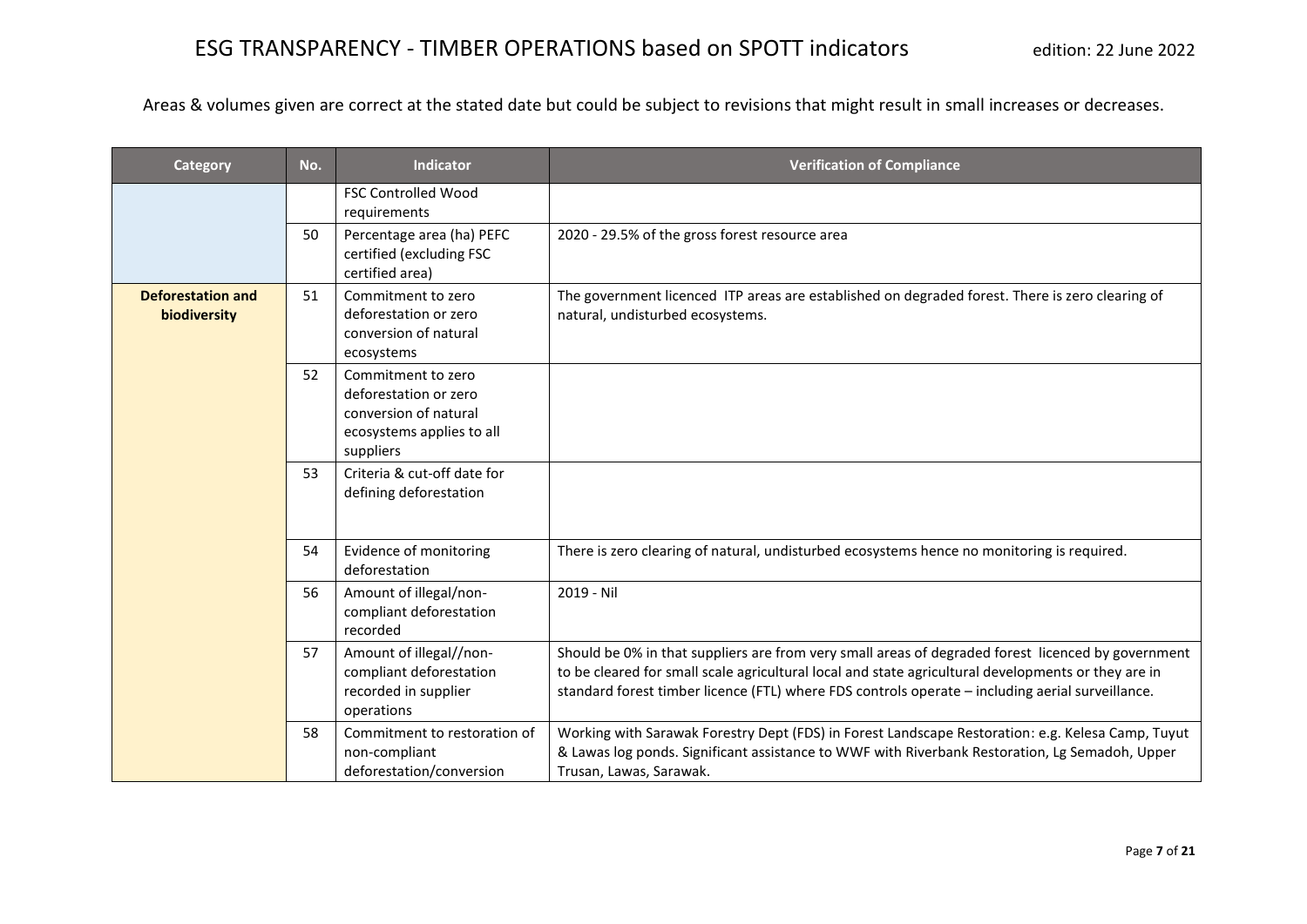| <b>Category</b> | No. | <b>Indicator</b>                                                                                                               | <b>Verification of Compliance</b>                                                                                                                                                                                                                                                                                                                                                                                                  |
|-----------------|-----|--------------------------------------------------------------------------------------------------------------------------------|------------------------------------------------------------------------------------------------------------------------------------------------------------------------------------------------------------------------------------------------------------------------------------------------------------------------------------------------------------------------------------------------------------------------------------|
|                 | 59  | Commitment to restoration of<br>non-compliant<br>deforestation/conversion<br>applies to all suppliers                          |                                                                                                                                                                                                                                                                                                                                                                                                                                    |
|                 | 60  | Implementing a landscape or<br>jurisdictional level approach                                                                   | Significant participant in the WWF - inter-government Heart of Borneo (HOB) project.<br>Samling is a primary stakeholder in ITTO's Upper Baram Forest Area (UBFA) project (proposed). A<br>large- scale project with the Forestry Department Sarawak, local communities and NGOs.                                                                                                                                                  |
|                 | 61  | Commitment to biodiversity<br>conservation                                                                                     | Demonstrated with 32% of the natural forest FMU area excluded from production areas.<br>Appointment of Honorary Wildlife Wardens. Work with University Putra Malaysia, Bintulu Campus<br>on Payeh Maga Conservation Area ; Supporting work in Proposed Mujan Julan NP. Work with<br>Sarawak Forestry Corp. (SFC) on HCV assessments. See Policy with commitment to uphold<br>international treaties & conventions on biodiversity. |
|                 | 62  | Commitment to biodiversity<br>conservation applies to all<br>suppliers                                                         |                                                                                                                                                                                                                                                                                                                                                                                                                                    |
|                 | 63  | Identified species of<br>conservation concern,<br>referencing international or<br>national system of species<br>classification | In place. See Public summaries on website.<br>HCVAs use international and national systems of species classification e.g. Red Book & IUCN                                                                                                                                                                                                                                                                                          |
|                 | 64  | Examples of species and/or<br>habitat conservation<br>management                                                               | Various HCV areas (1 to 6) are identified and protected, river buffer zones (mandatory) are<br>established. Regular patrols inside FMUs. Management prohibits hunting by employees &<br>contractors. Specific memo on protection of Pangolin distributed to all upstream operations.                                                                                                                                               |
|                 | 65  | Commitment to no hunting or<br>only sustainable hunting of<br>species                                                          | Management fully committed to no hunting policy of all species by company employees &<br>contractors. The law allows locals to hunt those species not specifically protected by law for own<br>consumption.                                                                                                                                                                                                                        |
|                 | 66  | Commitment to no hunting or<br>only sustainable hunting of<br>species applies to all suppliers                                 |                                                                                                                                                                                                                                                                                                                                                                                                                                    |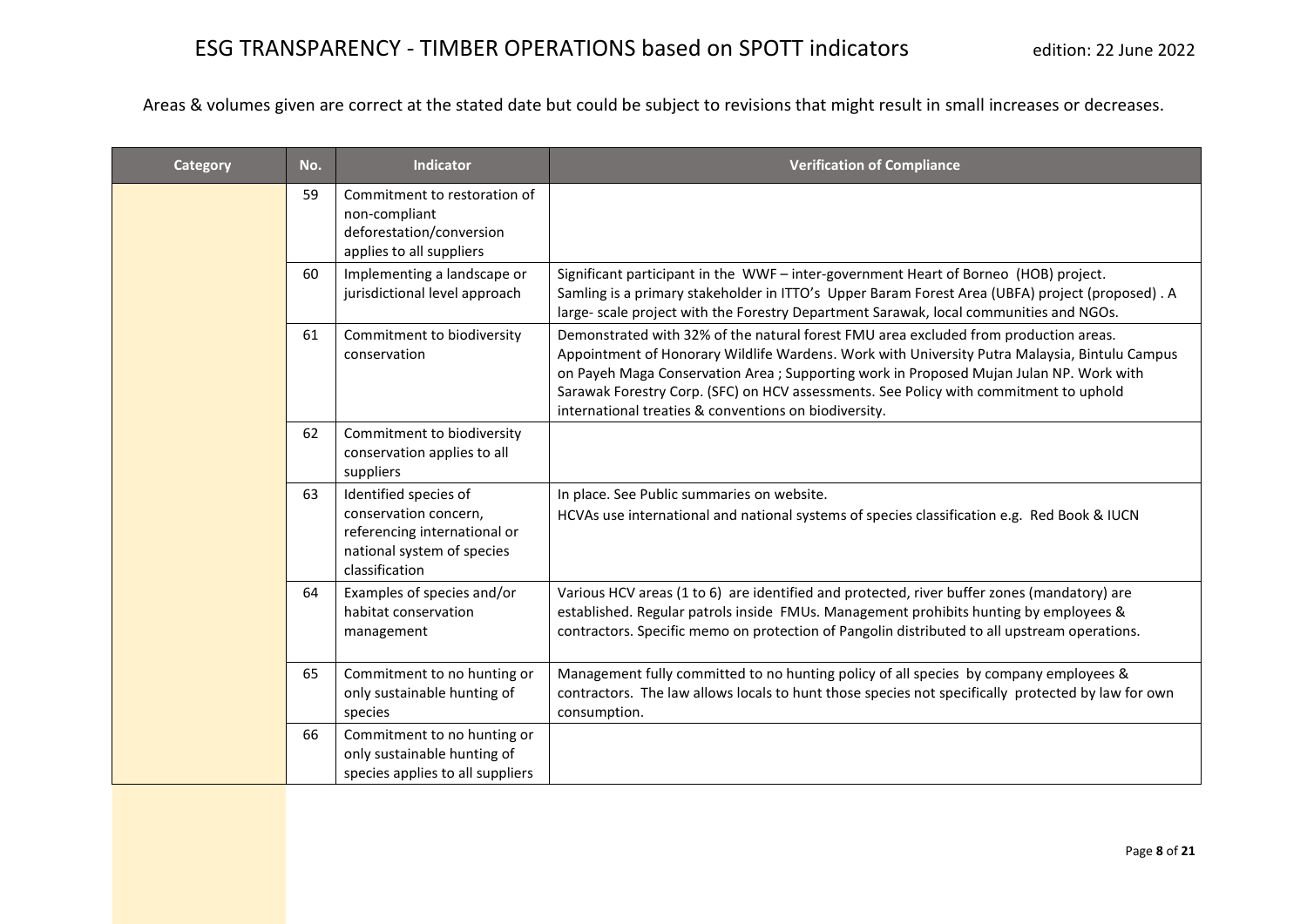| Category                                  | No. | <b>Indicator</b>                                                                                  | <b>Verification of Compliance</b>                                                                                                                                                                                                                         |
|-------------------------------------------|-----|---------------------------------------------------------------------------------------------------|-----------------------------------------------------------------------------------------------------------------------------------------------------------------------------------------------------------------------------------------------------------|
|                                           | 67  | Commitment to protect forest<br>areas from illegal activities                                     | Committed to protect forest areas from unauthorised or illegal resource use, settlement and other<br>illegal activities. FMUs patrol regularly. This is monitored by 3 <sup>rd</sup> party Certification Body (CB) annual<br>surveillance.                |
|                                           | 68  | Commitment to protect forest<br>areas from illegal activities<br>applies to all suppliers         |                                                                                                                                                                                                                                                           |
|                                           | 69  | Evidence of protecting forest<br>areas from illegal activities                                    | This is inspected by 3 <sup>rd</sup> party CB during annual surveillance. Signage and regular patrols. Boundary<br>patrols undertaken by helicopter. Regular inspection of satellite imagery.                                                             |
|                                           | 70  | Commitment to no use of<br>genetically modified organisms                                         | NB: Should only be applicable to ITP. GMO cannot be used if FSC or PEFC certified. See website -<br>policies                                                                                                                                              |
|                                           | 71  | Commitment to no use of<br>genetically modified organisms<br>applies to all suppliers             |                                                                                                                                                                                                                                                           |
| <b>HCV, HCS and impact</b><br>assessments | 72  | Commitment to conduct High<br>Conservation Value (HCV)<br>assessments                             | These are a requirement for FSC & PEFC certification & we are committed to certification of<br>plantations where the cut-off allows and to the natural forest. Four more natural forest FMUs are in<br>the certification pipeline. [See Public Summaries] |
|                                           | 73  | Commitment to conduct High<br>Conservation Value (HCV)<br>assessments applies to all<br>suppliers |                                                                                                                                                                                                                                                           |
|                                           | 74  | High Conservation Value (HCV)<br>assessments available                                            | In the FMP Public Summaries see website                                                                                                                                                                                                                   |
|                                           | 75  | High Conservation Value (HCV)<br>management and monitoring<br>plans available                     | In the FMP Public Summaries see website                                                                                                                                                                                                                   |
|                                           |     |                                                                                                   |                                                                                                                                                                                                                                                           |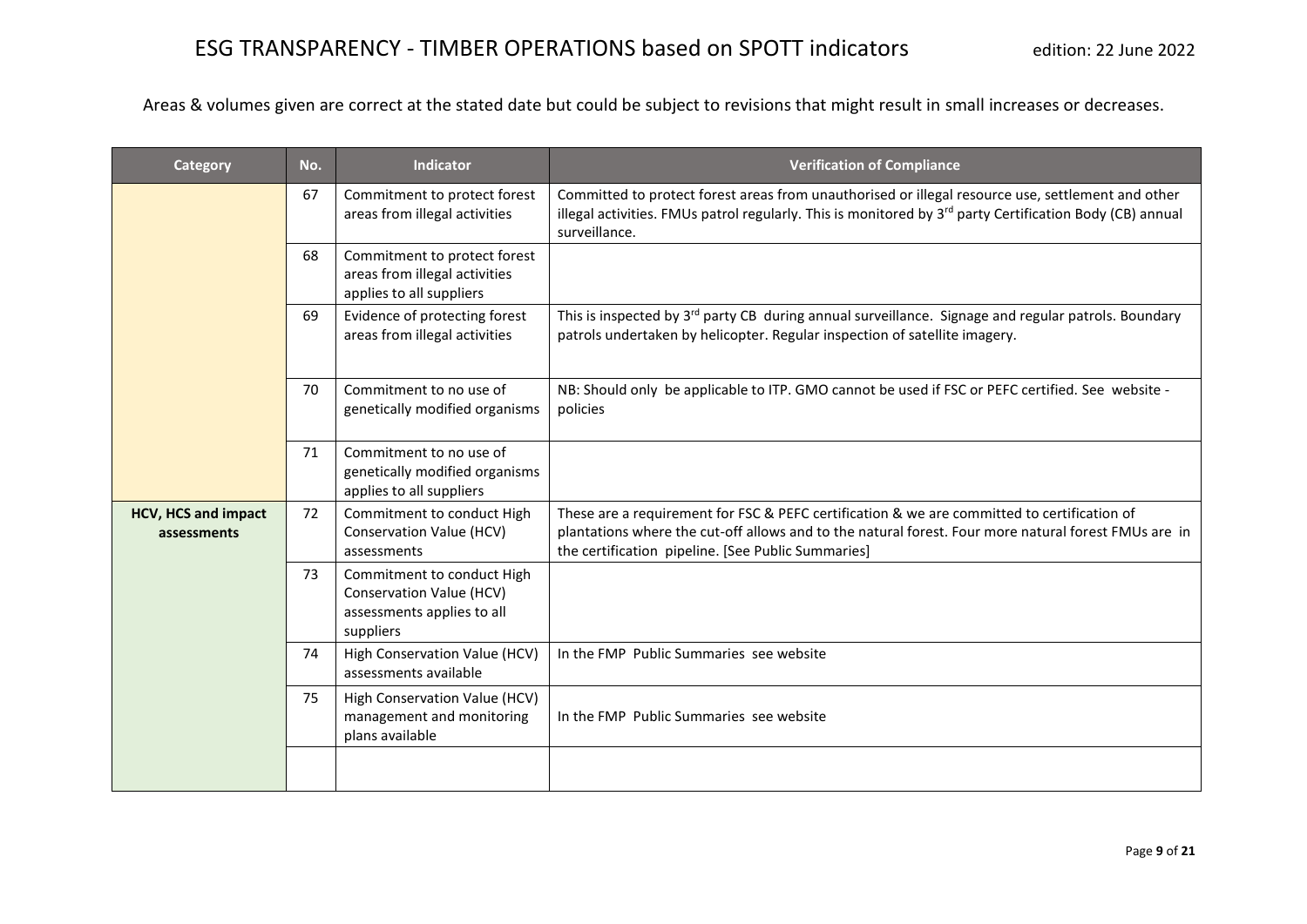| Category             | No. | <b>Indicator</b>                                                                                                                      | <b>Verification of Compliance</b>                                                                                                                                                   |
|----------------------|-----|---------------------------------------------------------------------------------------------------------------------------------------|-------------------------------------------------------------------------------------------------------------------------------------------------------------------------------------|
|                      | 76  | Commitment to the High<br>Carbon Stock (HCS) Approach                                                                                 | HCS assessments undertaken as and when applicable                                                                                                                                   |
|                      | 77  | Commitment to the High<br>Carbon Stock (HCS) Approach<br>applies to all suppliers.                                                    |                                                                                                                                                                                     |
|                      | 78  | High Carbon Stock (HCS)<br>assessments available                                                                                      |                                                                                                                                                                                     |
|                      | 79  | Commitment to conduct social<br>and environmental impact<br>assessments (SEIAs)                                                       | EIAs are mandatory for all Forest Timber Licences (FTLs) & License for Plantation Forests (LPFs)<br>before forest operations can start. Similarly with SIAs in our certified areas. |
|                      | 80  | Commitment to conduct social<br>and environmental impact<br>assessments (SEIAs) applies to<br>all suppliers                           |                                                                                                                                                                                     |
|                      | 81  | Social and environmental<br>impact assessments (SEIAs)<br>available, and associated<br>management and monitoring<br>plans             | Summary SIA information is contained the FPMs - see public summaries                                                                                                                |
|                      | 82  | Company has provided valid<br>legal documents to Open<br>Timber Portal on impact<br>assessments (at the time of<br>SPOTT assessments) | <b>Disabled</b><br>Do not operate in RoC, Cameroon or DRC                                                                                                                           |
| Soils, fire and GHGs | 83  | Commitment to no planting on<br>peat of any depth                                                                                     |                                                                                                                                                                                     |
|                      | 84  | Commitment to no planting on<br>peat of any depth applies to all<br>suppliers                                                         | No supplier of ITP logs is known to have peat soil.                                                                                                                                 |
|                      | 85  | Landbank or planted area on<br>peat (ha)                                                                                              | Planted area: 3,324 ha (June 2022) government approved tree planting plan.                                                                                                          |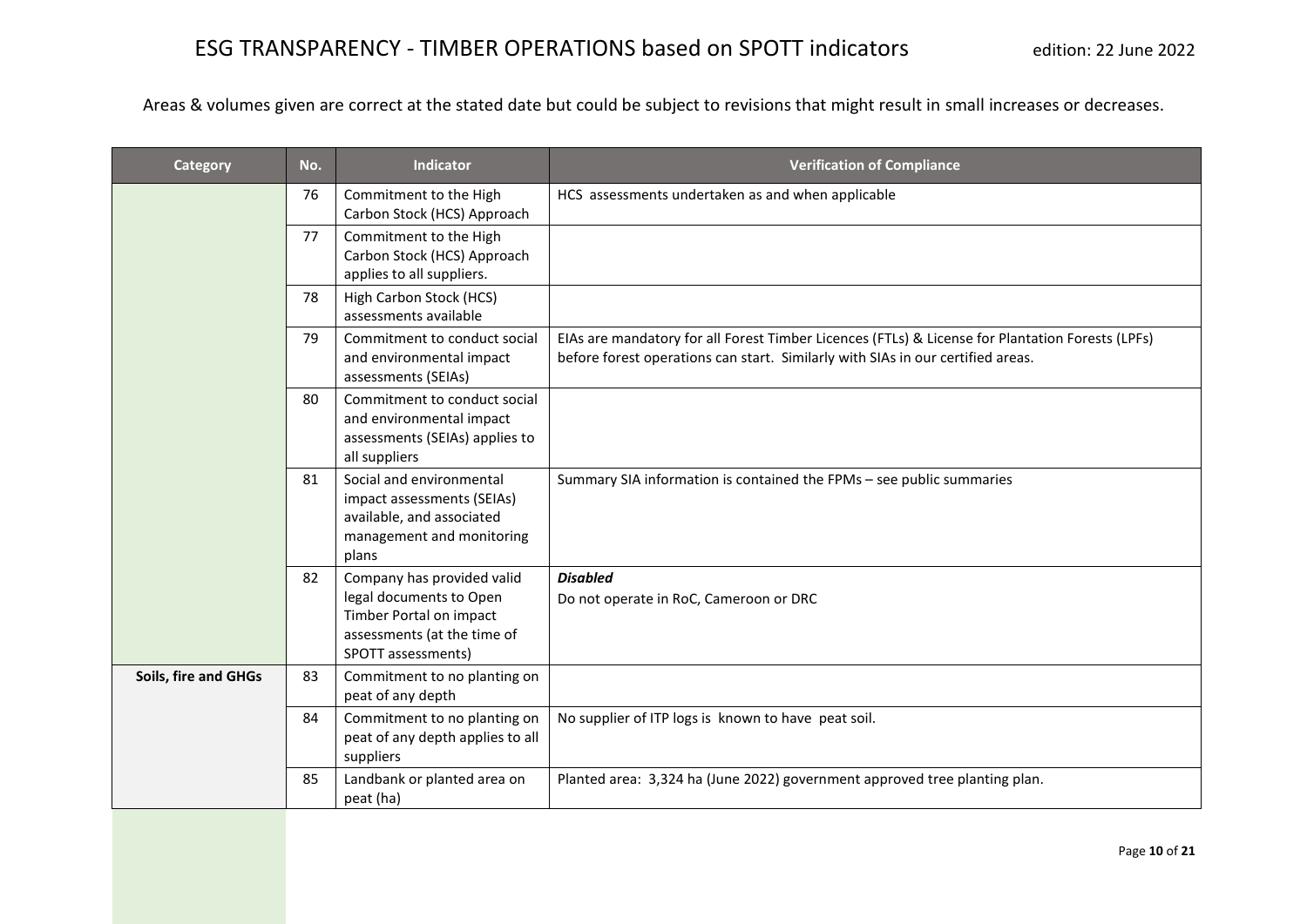| Category | No. | <b>Indicator</b>                                                                             | <b>Verification of Compliance</b>                                                                                                                                                                                                               |
|----------|-----|----------------------------------------------------------------------------------------------|-------------------------------------------------------------------------------------------------------------------------------------------------------------------------------------------------------------------------------------------------|
|          | 86  | Implementation of<br>commitment to no planting on<br>peat of any depth                       |                                                                                                                                                                                                                                                 |
|          | 87  | Commitment to best<br>management practices for<br>soils and peat                             | Full commitment to Reduced Impact Logging (RIL) practises. Use of log fisher in Natural Forest and<br>yarders in ITP                                                                                                                            |
|          | 88  | Commitment to best<br>management practices for<br>soils and peat applies to all<br>suppliers | No suppliers operate on peat soils.                                                                                                                                                                                                             |
|          | 89  | Evidence of best management<br>practices for soils and peat                                  | Full commitment to RIL practices. Use of log fisher in Natural Forest (NF) and yarders in ITP. See<br>Public Summaries (Sections on RIL & Harvesting)                                                                                           |
|          | 90  | Commitment to reduced<br>impact logging                                                      | RIL is a mandatory government requirement to obtain a PEC [permit to enter coupe] for all natural<br>forest FMU operation. Harvesting in ITP is by yarder i.e. rarely by ground based thereby reducing<br>impact of harvesting.                 |
|          | 91  | Commitment to reduced<br>impact logging applies to all<br>suppliers                          |                                                                                                                                                                                                                                                 |
|          | 92  | Evidence of implementing<br>reduced impact logging<br>practices                              | As stated in #90 RIL is mandatory. A Permit to Enter Coupe will not be issued by FDS unless all RIL<br>conditions are complied with e.g. 100% enumeration, with ID tagging, of trees to be harvested.<br>Plantation harvesting is yarder based. |
|          | 93  | Commitment to zero burning                                                                   |                                                                                                                                                                                                                                                 |
|          | 94  | Commitment to zero burning<br>applies to all suppliers                                       |                                                                                                                                                                                                                                                 |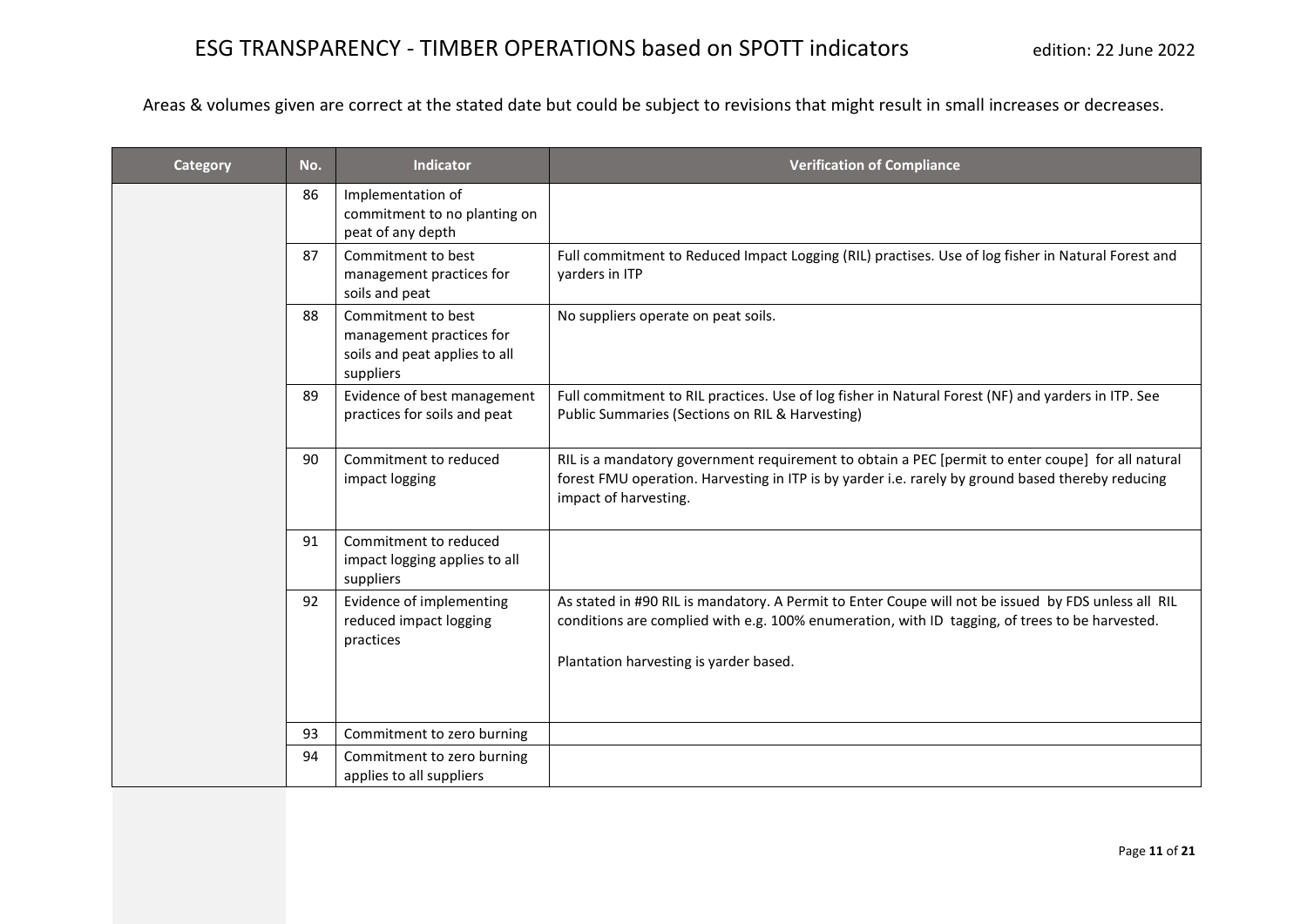| <b>Category</b>                        | No. | <b>Indicator</b>                                                               | <b>Verification of Compliance</b>                                                                                                                                                                         |
|----------------------------------------|-----|--------------------------------------------------------------------------------|-----------------------------------------------------------------------------------------------------------------------------------------------------------------------------------------------------------|
|                                        | 95  | Evidence of fire monitoring<br>and management                                  | In the natural forest & the ITP of the everwet tropics fire is not usually a major issue. Government<br>manages active satellite based hotspot alert system.                                              |
|                                        | 96  | Details/number of<br>hotspots/fires in company<br><b>FMUs</b>                  | 2021 - exceedingly wet year & no hotspots/fires.                                                                                                                                                          |
|                                        | 97  | Details/number of<br>hotspots/fires in<br>suppliers operations                 | Major supplier states no hotspots/fires.                                                                                                                                                                  |
|                                        | 98  | Time-bound commitment to<br>reduce greenhouse gas (GHG)<br>emissions intensity |                                                                                                                                                                                                           |
|                                        | 99  | GHG emissions intensity                                                        | 2019 Our natural forest harvesting operations had an average GHG intensity 57kg CO2e/m3 to log<br>pond. Our tree plantation (ITP) operations had an average GHG intensity of 29kg CO2e/m3 to log<br>pond. |
|                                        | 100 | GHG emissions from land use<br>change                                          |                                                                                                                                                                                                           |
|                                        | 101 | Progress towards commitment<br>to reduce GHG emissions<br>intensity            |                                                                                                                                                                                                           |
|                                        | 102 | Methodology used to calculate<br><b>GHG</b> emissions                          | GHG computation: (litres of diesel consumed in year/annual log production delivered to log pond or<br>mill)*2.72 = $kg CO2e/m3 log$ delivered                                                             |
| Water, chemical and<br>pest management | 103 | Time-bound commitment to<br>improve water use intensity                        | <b>Disabled</b><br>No pulp/paper                                                                                                                                                                          |
|                                        | 104 | Water use intensity                                                            | <b>Disabled</b><br>No pulp/paper                                                                                                                                                                          |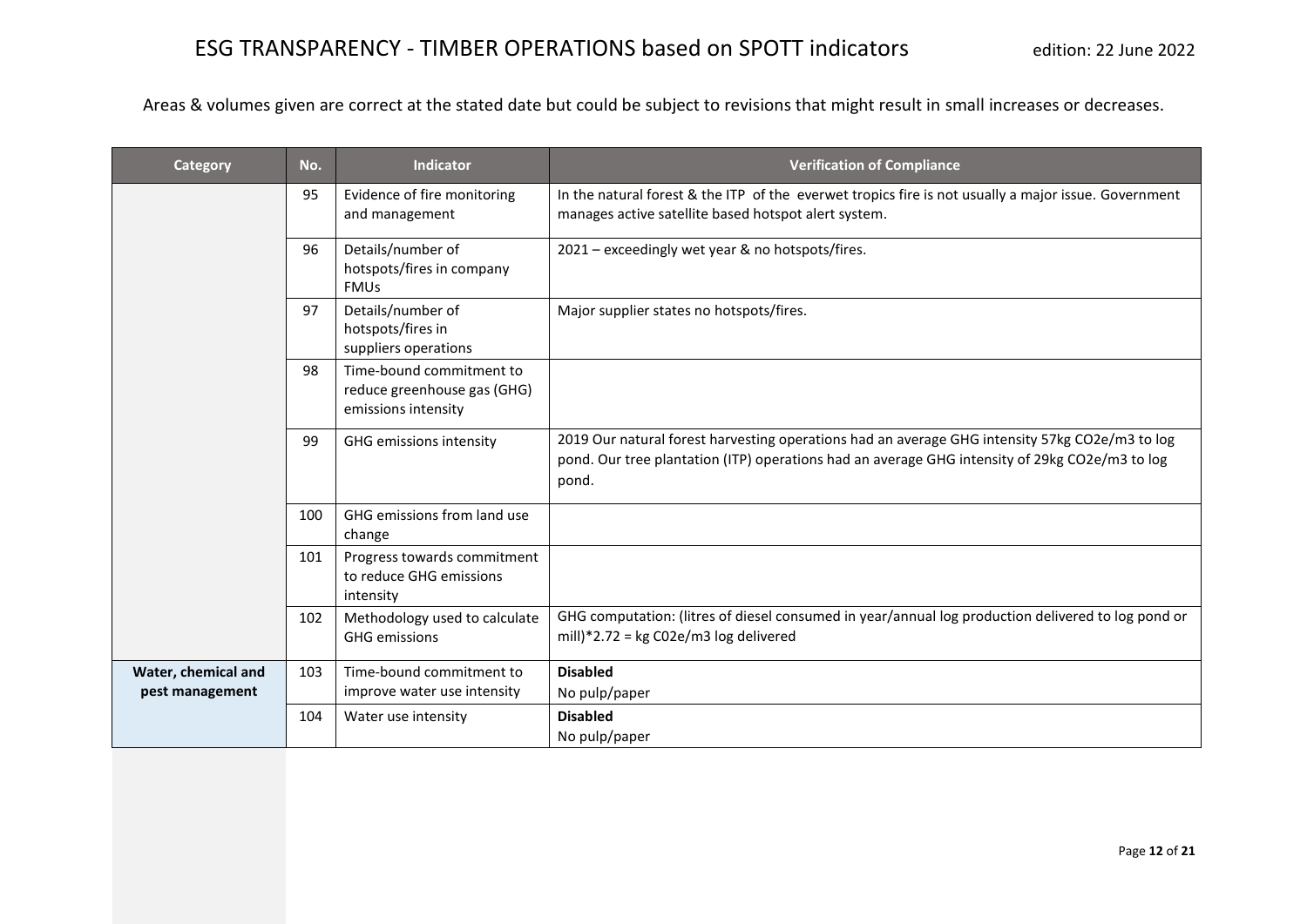| Category | No. | <b>Indicator</b>                                                                                    | <b>Verification of Compliance</b>                                                                                                                                                                                                                                                                                                                              |
|----------|-----|-----------------------------------------------------------------------------------------------------|----------------------------------------------------------------------------------------------------------------------------------------------------------------------------------------------------------------------------------------------------------------------------------------------------------------------------------------------------------------|
|          | 105 | Progress towards commitment<br>on water use intensity                                               | <b>Disabled</b><br>No pulp/paper                                                                                                                                                                                                                                                                                                                               |
|          | 106 | Time-bound commitment to<br>improve water quality (BOD<br>and COD)                                  | Disabled No pulp/paper                                                                                                                                                                                                                                                                                                                                         |
|          | 107 | Progress towards commitment<br>on water quality (BOD and<br>COD)                                    | Disabled No pulp/paper                                                                                                                                                                                                                                                                                                                                         |
|          | 108 | Treatment of pulp and paper<br>mill effluent                                                        | Disabled No pulp/paper                                                                                                                                                                                                                                                                                                                                         |
|          | 109 | Evidence of sawmill run-off<br>containment and wastewater<br>treatment                              |                                                                                                                                                                                                                                                                                                                                                                |
|          | 110 | Proportion of processing<br>facilities with closed-loop<br>water treatment system                   | <b>Disabled</b><br>No pulp/paper                                                                                                                                                                                                                                                                                                                               |
|          | 111 | Commitment to protect<br>natural waterways through<br>buffer zones                                  | River Buffer Zones (RBZs) are mandatory & specified in the EIAs for NF & ITP. RBZs area monitored<br>by 3 <sup>rd</sup> party CB surveillance audits, during mandatory Environmental Monitoring Reports (EMRs) or<br>Environment Compliance Assessments (ECAs). Establishment of river buffer zones (RBZs) is an<br>integral part of the mandatory RIL process |
|          | 112 | Implementation of<br>commitment to protect<br>natural waterways through<br>buffer zones             | 100% as River Buffer Zones are mandatory & specified in the EIAs. Also monitored by 3 <sup>rd</sup> party CB<br>surveillance audits, mandatory EMRs or ECAs . They are an integral art of the mandatory RIL process                                                                                                                                            |
|          | 113 | Commitment to minimise the<br>use of chemicals, including<br>pesticides and chemical<br>fertilisers | See Policy on website                                                                                                                                                                                                                                                                                                                                          |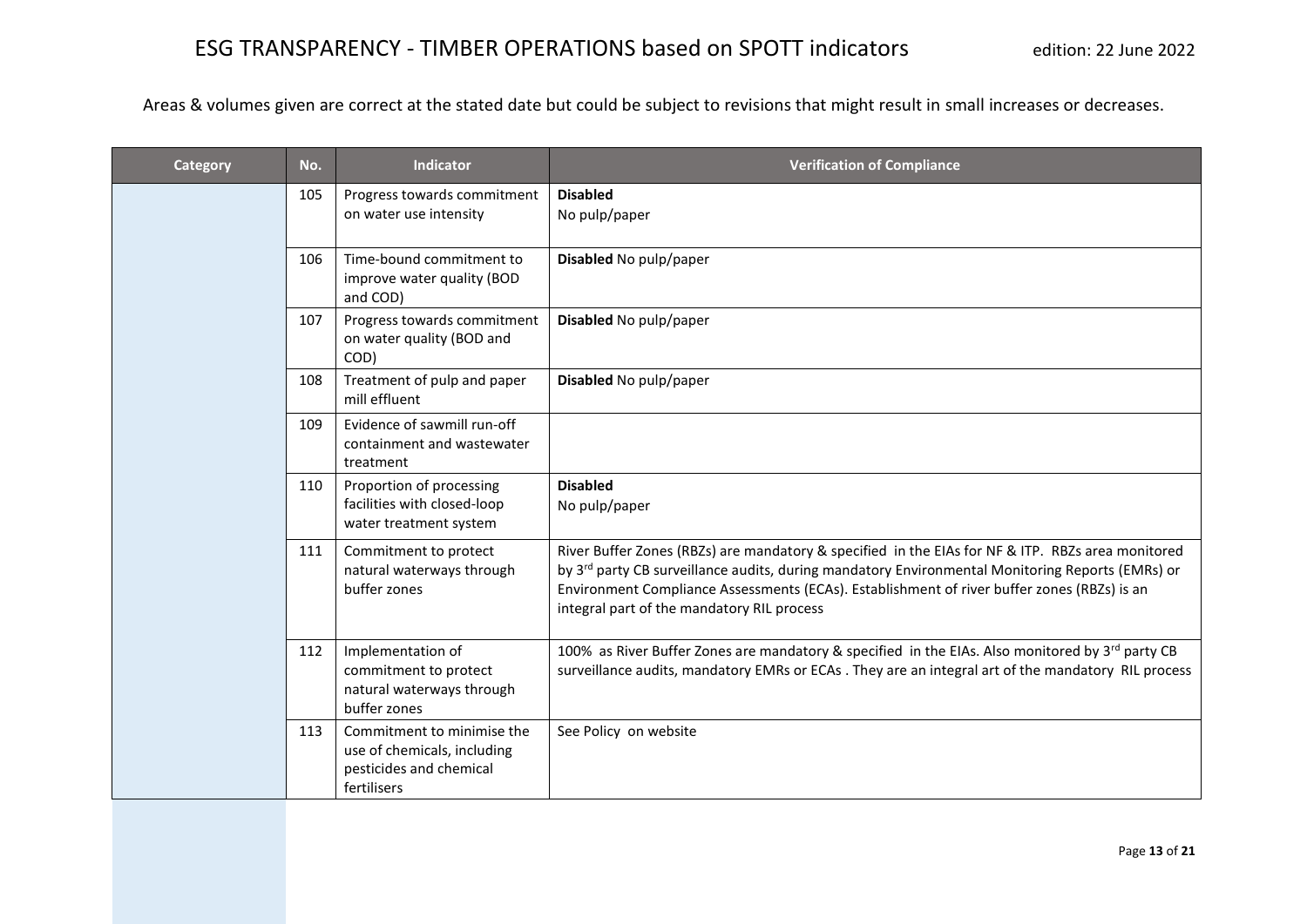| <b>Category</b> | No. | <b>Indicator</b>                                                                                                                      | <b>Verification of Compliance</b>                                                                                 |
|-----------------|-----|---------------------------------------------------------------------------------------------------------------------------------------|-------------------------------------------------------------------------------------------------------------------|
|                 | 114 | Commitment to minimise the<br>use of chemicals, including<br>pesticides and chemical<br>fertilisers, applies to all<br>suppliers      |                                                                                                                   |
|                 | 115 | Time-bound commitment to<br>eliminate chlorine and chlorine<br>compounds for bleaching                                                | <b>Disabled</b><br>No pulp/paper                                                                                  |
|                 | 116 | Commitment to no use of<br>World Health Organisation<br>(WHO) Class 1A and 1B<br>pesticides                                           | Yes. See Policy on website                                                                                        |
|                 | 117 | Commitment to no use of<br>World Health Organisation<br>(WHO) Class 1A and 1B<br>pesticides applies to all<br>suppliers               |                                                                                                                   |
|                 | 118 | Commitment to no use of<br>chemicals listed under the<br>Stockholm Convention and<br>Rotterdam Convention                             | Yes. See Policy on website                                                                                        |
|                 | 119 | Commitment to no use of<br>chemicals listed under the<br>Stockholm Convention and<br>Rotterdam Convention applies<br>to all suppliers |                                                                                                                   |
|                 | 120 | Chemical usage per ha or list<br>of chemicals used                                                                                    | Over the operational area: Herbicides: 5.8 l/ha (glyphosate) & 96.9g/ha metsulfuron. Fertiliser: av<br>81.8 kg/ha |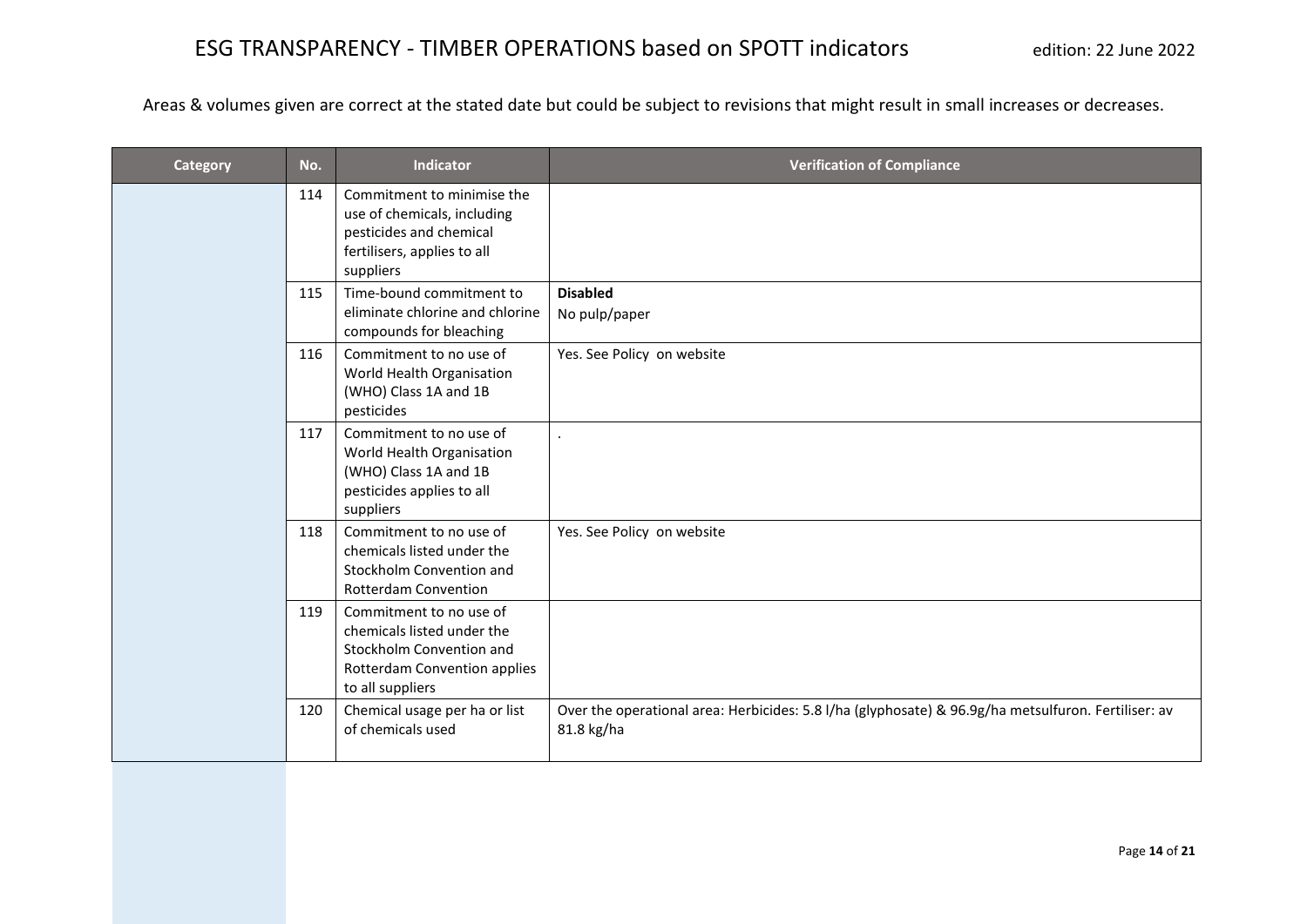| <b>Category</b>            | No. | <b>Indicator</b>                                                                      | <b>Verification of Compliance</b>                                                                                                                                                                                           |
|----------------------------|-----|---------------------------------------------------------------------------------------|-----------------------------------------------------------------------------------------------------------------------------------------------------------------------------------------------------------------------------|
|                            | 121 | Implementation of<br>commitment to reduce<br>chemical usage                           | R&D has fertiliser trials in place                                                                                                                                                                                          |
|                            | 122 | <b>Integrated Pest Management</b><br>(IPM) approach                                   | R&D is developing this                                                                                                                                                                                                      |
|                            | 123 | Waste management system in<br>place to avoid negative<br>impacts                      | See web site - Policies<br>In-house waste management plan in place                                                                                                                                                          |
| <b>Community, land and</b> | 124 | Commitment to human rights                                                            | See web site - Policies                                                                                                                                                                                                     |
| labour rights              | 125 | Commitment to human rights<br>applies to all suppliers                                |                                                                                                                                                                                                                             |
|                            | 126 | Progress on human rights<br>commitment                                                | Already 100% committed. Human rights is actually not an issue as reference to Sarawak's<br>Department of Labour will confirm.                                                                                               |
|                            | 127 | Commitment to respect<br>indigenous and local<br>communities' rights                  | 100% compliance with the requirements of Principles 2 & 3 of the MC&I of the PEFC endorsed<br>MTCS. Annual 3rd party assessment during STLVS & PEFC/MTCS surveillance & re-certification audits.                            |
|                            | 128 | Commitment to indigenous<br>and local communities' rights<br>applies to all suppliers |                                                                                                                                                                                                                             |
|                            | 129 | Commitment to respect legal<br>and customary land tenure<br>rights                    | 100% Complies with the requirements of Principles 2 & 3 of the MC & me of the MTCS. Annual 3rd<br>party assessment during STLVS & PEFC/MTCS surveillance & re-certification audits                                          |
|                            | 130 | Commitment to legal and<br>customary land rights applies<br>to all suppliers          |                                                                                                                                                                                                                             |
|                            | 131 | Commitment to free, prior and<br>informed consent (FPIC)                              | FPIC is required by the MTCS MC&I by reference to Principle 3 Criterion 3.1. 3 <sup>rd</sup> party<br>Assessment by independent CBs during STLVS & PEFC/MTCS surveillance & re-certification audits<br>confirms compliance. |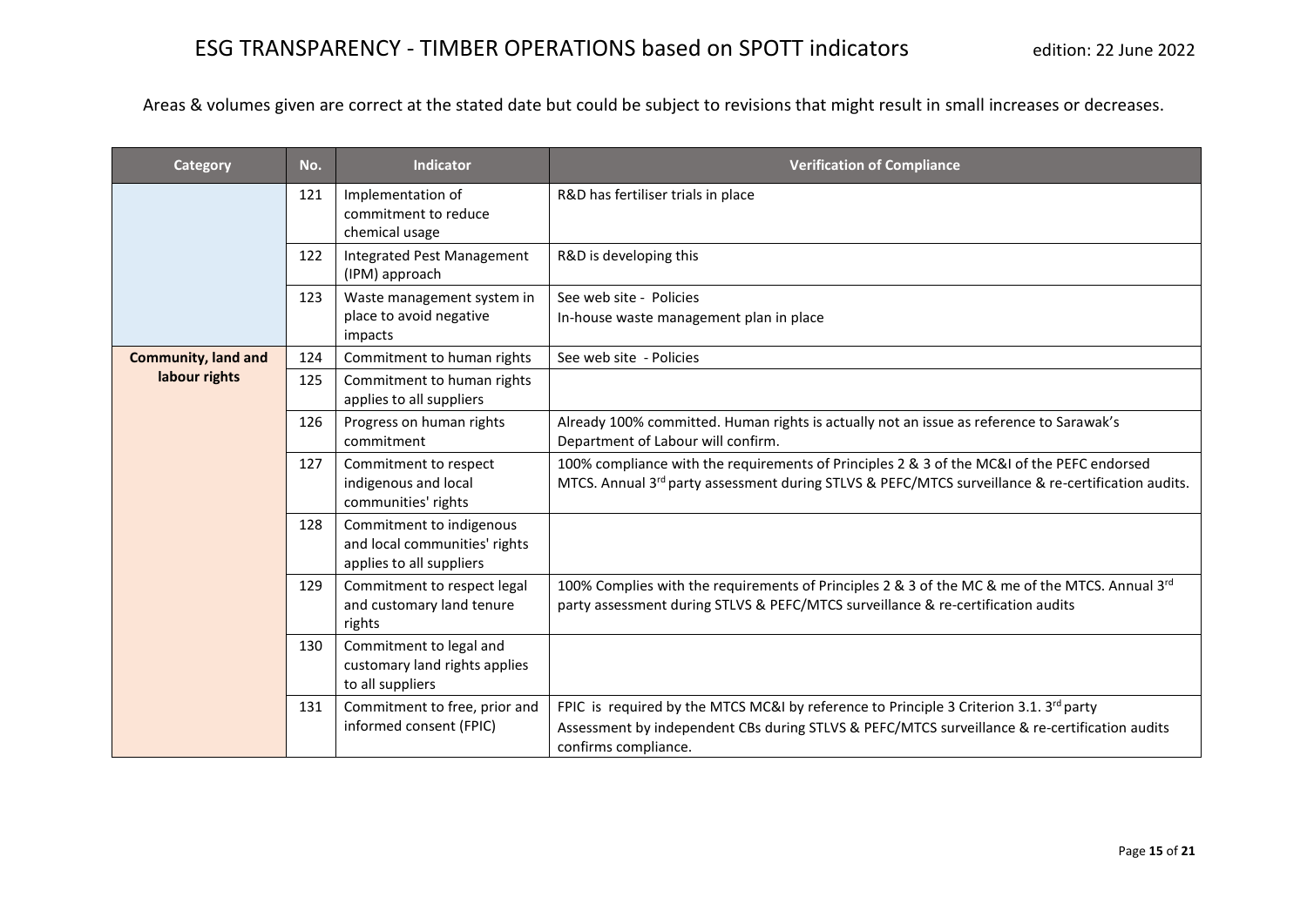| Category | No. | <b>Indicator</b>                                                                                                                     | <b>Verification of Compliance</b>                                                                                                                                                                                                                                                                                                                                         |
|----------|-----|--------------------------------------------------------------------------------------------------------------------------------------|---------------------------------------------------------------------------------------------------------------------------------------------------------------------------------------------------------------------------------------------------------------------------------------------------------------------------------------------------------------------------|
|          | 132 | Commitment to free, prior and<br>informed consent (FPIC)<br>applies to all suppliers                                                 |                                                                                                                                                                                                                                                                                                                                                                           |
|          | 133 | Details of free, prior and<br>informed consent (FPIC)<br>process available                                                           | Website: see under CSR then under Community see Dialogue and Community engagement                                                                                                                                                                                                                                                                                         |
|          | 134 | Examples of local stakeholder<br>engagement to prevent<br>conflicts                                                                  | Formation of Community Relationship Committees (CRCs) in communities in, or neighbouring, the<br>FMUs and ITPs. (However, not all communities wish to form CRCs.) Community engagement in the<br>Forest Management Certification Liaison Committee meetings chaired by Sarawak Forest<br>Department.                                                                      |
|          | 135 | Details of process for<br>addressing land conflicts<br>available                                                                     | SOP for conflict resolution available – see website under CSR then Grievances                                                                                                                                                                                                                                                                                             |
|          | 136 | Supports the inclusion of<br>women across forestry<br>operations, including<br>addressing barriers faced                             | A very significant percentage of women are employed in the forest nurseries. Women are eligible to<br>participate in the CRCs (but that is a community controlled matter). Over 23.9 % of employees are<br>female. In past we had a trans-gender pruning crew. (After several years they ceased to work on<br>their own accord and returned to Indonesia.)                |
|          | 137 | Company has provided valid<br>legal documents to Open<br>Timber Portal on population<br>rights (at the time of SPOTT<br>assessments) | <b>Disabled</b><br>Does not operate in RoC, Cameroon or DRC                                                                                                                                                                                                                                                                                                               |
|          | 138 | Commitment to enable<br>sustainable use of non-timber<br>forest products (NTFPs) by<br>local communities                             | Where applicable local communities and indigenous people have their rights of access to the<br>permanent forest estate (for NTFPs) enshrined within the gazette notification. Community<br>grievances on this - or any other matter - may be put to the (Certification Body) CB at the time of<br>audit. The CB will require a satisfactory response from FMU management. |
|          | 139 | Commitment to provide<br>essential community services<br>and facilities                                                              | Samling is heavily committed to CSR and outreach directly via the group and the YTS Foundation.<br>Google this for verification: Samling outreach programmes.                                                                                                                                                                                                             |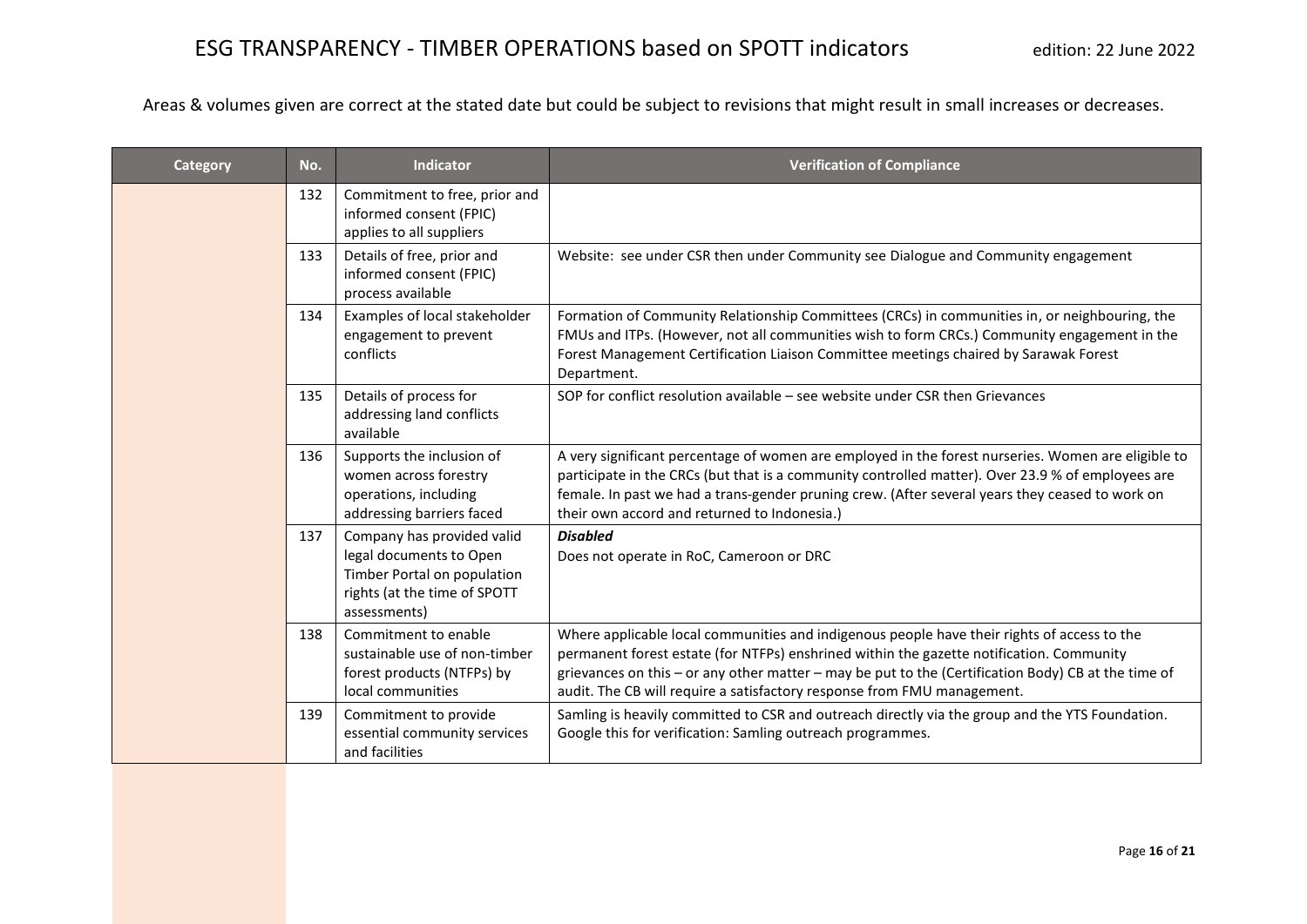| Category | No. | <b>Indicator</b>                                                                                                                      | <b>Verification of Compliance</b>                                                                                                                                                                                                                                                                                                                                                                                                      |
|----------|-----|---------------------------------------------------------------------------------------------------------------------------------------|----------------------------------------------------------------------------------------------------------------------------------------------------------------------------------------------------------------------------------------------------------------------------------------------------------------------------------------------------------------------------------------------------------------------------------------|
|          | 140 | Progress on commitment to<br>provide essential community<br>services and facilities                                                   | Samling is heavily committed to CSR and outreach directly via the group and the YTS Foundation.<br>Google for verification: Samling outreach programmes.                                                                                                                                                                                                                                                                               |
|          | 141 | Commitment to provide<br>business/work opportunities<br>for local communities                                                         | Samling employs significant numbers of locals especially in upstream activities.                                                                                                                                                                                                                                                                                                                                                       |
|          | 142 | Company has provided valid<br>legal documents to Open<br>Timber Portal on labour<br>regulations (at the time of<br>SPOTT assessments) | Disabled.<br>Does not operate in RoC, Cameroon or DRC                                                                                                                                                                                                                                                                                                                                                                                  |
|          | 143 | <b>Commitment to Fundamental</b><br><b>ILO Conventions or Free and</b><br>Fair Labour Principles                                      | All upstream camp notice boards specifically address the right of "freedom of association" in<br>respect of trade union formation and /or participation [ILO 87 & 98]. This is also a specific<br>requirement of PEFC FM certification. This is reinforced by annual briefings undertaken by the<br>industrial relations officer from HQ HR. ILOs 29, 87, 98, 100, 105 & 111 are referred to in the MC&I of<br>the PEFC endorsed MTCS. |
|          | 144 | Commitment to Fundamental<br><b>ILO Conventions or Free and</b><br>Fair Labour Principles applies<br>to all suppliers                 |                                                                                                                                                                                                                                                                                                                                                                                                                                        |
|          | 145 | Progress on commitment to<br>respect all workers' rights                                                                              | All camp notice boards specifically address the right of "freedom of association" in respect trade<br>union formation and /or participation [ILO 87 & 98] This is also a specific requirement of FSC & PEFC.<br>This is reinforced by annual briefings undertaken by the industrial relations officer from HQ HR.                                                                                                                      |
|          | 146 | Commitment to eliminate<br>gender related discrimination<br>with regards to employment                                                | See website Policies<br>Malaysian employment records clearly demonstrate that there is no gender related discrimination.<br>In past we had trans-gender pruning crew. (After several years they ceased to work on their own<br>accord.)                                                                                                                                                                                                |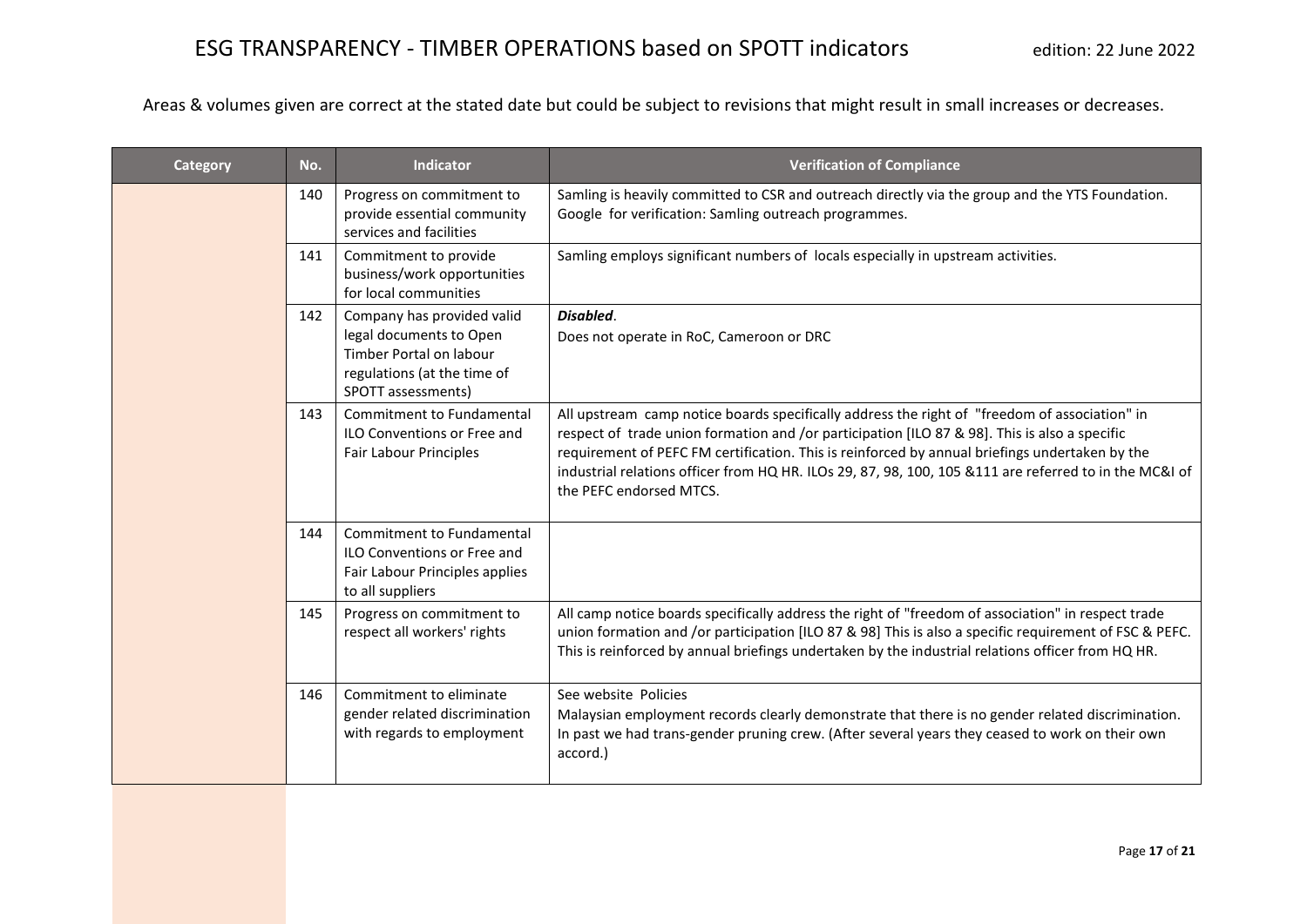| Category | No. | <b>Indicator</b>                                                                                                   | <b>Verification of Compliance</b>                                                                                                                                                                         |
|----------|-----|--------------------------------------------------------------------------------------------------------------------|-----------------------------------------------------------------------------------------------------------------------------------------------------------------------------------------------------------|
|          | 147 | Commitment to eliminate<br>gender related discrimination<br>with regards to employment<br>applies to all suppliers |                                                                                                                                                                                                           |
|          | 148 | Progress on commitment to<br>eliminate gender related<br>discrimination with regards to<br>employment              | Employment records clearly demonstrate that there is no gender related discrimination. In the past<br>we had trans-gender pruning crew. (After several years they ceased to work on their own accord.)    |
|          | 149 | Percentage or number of<br>temporary employees                                                                     | No seasonal or casual employment is offered.                                                                                                                                                              |
|          | 150 | Percentage or number of<br>women employees                                                                         | Sarawak -23.9% (2019) Refer to Misc of Facts for further info                                                                                                                                             |
|          | 151 | Commitment to pay at least<br>minimum wage                                                                         | In all the countries that we operate in it is a legal requirement that all employees receive not less<br>than the minimum wage.                                                                           |
|          | 152 | Commitment to pay at least<br>minimum wage applies to all<br>suppliers                                             | Yes; otherwise we would not be complying with the law. It is a legal requirement that all employees<br>receive not less than the minimum wage.                                                            |
|          | 153 | Progress on commitment to<br>pay at least minimum wage                                                             | 100%<br>It is a legal requirement that all employees receive not less than the minimum wage.                                                                                                              |
|          | 154 | Reporting of salary by gender                                                                                      | Yes: e.g. Downstream women supervisors receive 93.8% of the male counterparts. For workers the<br>figure is 88.8% (May 2020)                                                                              |
|          | 155 | Commitment to address<br>occupational health and safety                                                            | Active in-house HSE division with departmental HSE committees. See website - Policies. Both<br>Department of Safety and Health (DoSH) & Department of Environment? (DoE) regularly inspect<br>operations. |
|          | 156 | Commitment to address<br>occupational health and safety<br>applies to all suppliers                                |                                                                                                                                                                                                           |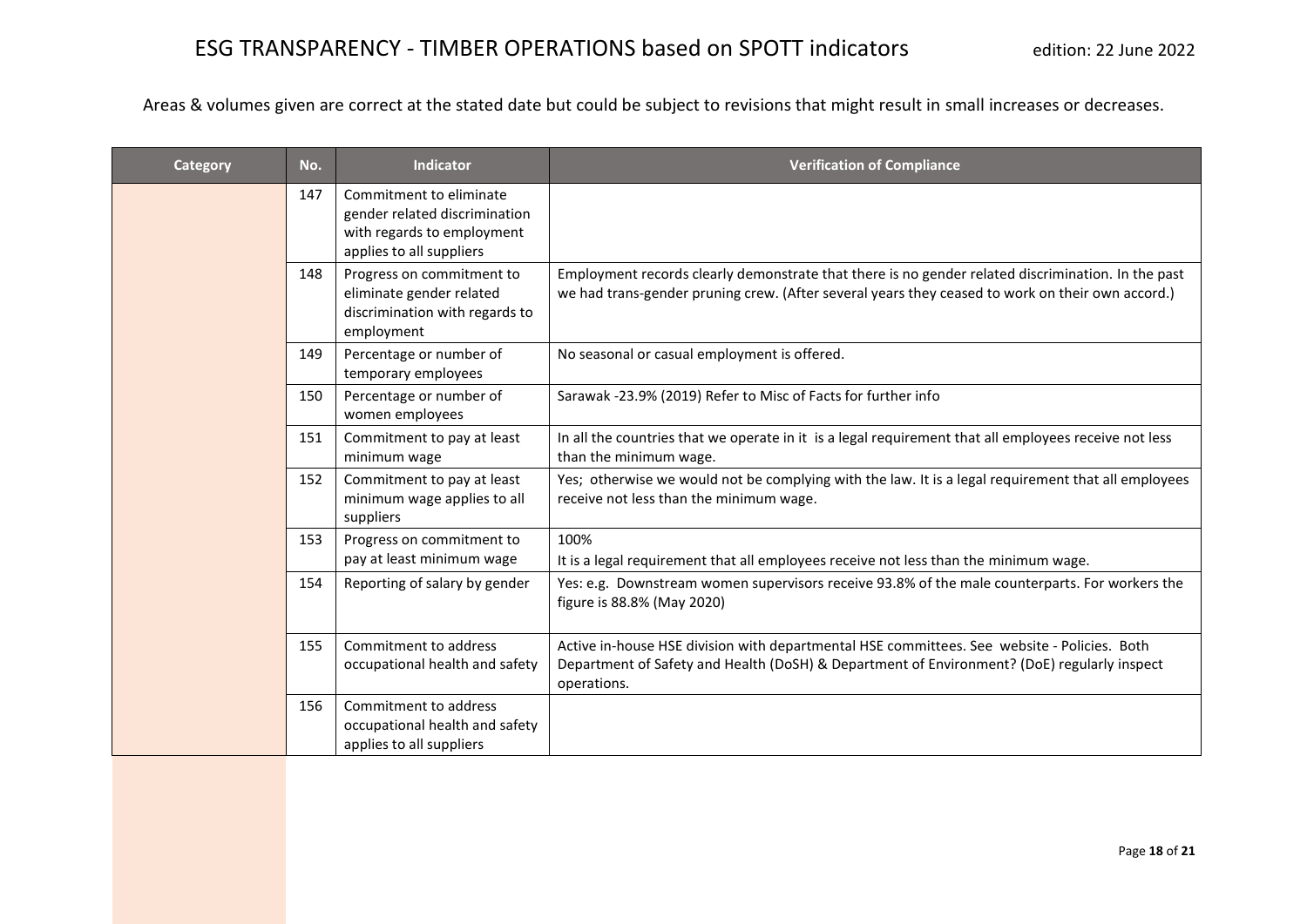| Category                | No. | <b>Indicator</b>                                                                                                                     | <b>Verification of Compliance</b>                                                                                                                                                                     |
|-------------------------|-----|--------------------------------------------------------------------------------------------------------------------------------------|-------------------------------------------------------------------------------------------------------------------------------------------------------------------------------------------------------|
|                         | 157 | Provision of personal<br>protective equipment and<br>related training                                                                | PPE & training is provided throughout timber operations. In addition to the certification annual<br>surveillance audits there 3 <sup>rd</sup> party chemical risk assessment undertaken every 5 years |
|                         | 158 | Time lost due to work-based<br>injuries                                                                                              | For 2020 and 2021, there were zero fatalities in Samling's forestry operations                                                                                                                        |
|                         | 159 | Number of fatalities as a result<br>of work-based accidents                                                                          | Deliveries to all our mills are from legal sources with 67.4% being 3rd part certified as such.                                                                                                       |
|                         |     |                                                                                                                                      |                                                                                                                                                                                                       |
| <b>Smallholders and</b> | 160 | Commitment to support                                                                                                                | <b>Disabled</b>                                                                                                                                                                                       |
| suppliers               |     | smallholders                                                                                                                         | No small holders                                                                                                                                                                                      |
|                         | 161 | Programme to support                                                                                                                 | <b>Disabled</b>                                                                                                                                                                                       |
|                         |     | outgrower scheme and/or                                                                                                              | No outgrower or small holder schemes.                                                                                                                                                                 |
|                         |     | independent smallholders                                                                                                             |                                                                                                                                                                                                       |
|                         | 162 | Percentage of outgrower                                                                                                              | <b>Disabled</b>                                                                                                                                                                                       |
|                         |     | scheme and/or independent<br>smallholders involved in                                                                                | No outgrower or small holder schemes.                                                                                                                                                                 |
|                         |     | programme                                                                                                                            |                                                                                                                                                                                                       |
|                         | 163 | Process used to prioritise,<br>assess and/or engage suppliers<br>on compliance with company's<br>policy and/or legal<br>requirements |                                                                                                                                                                                                       |
|                         | 164 | Number or percentage of<br>suppliers assessed and/or<br>engaged on compliance with<br>company's policy and/or legal<br>requirements  |                                                                                                                                                                                                       |
|                         | 165 | Suspension or exclusion<br>criteria for suppliers                                                                                    |                                                                                                                                                                                                       |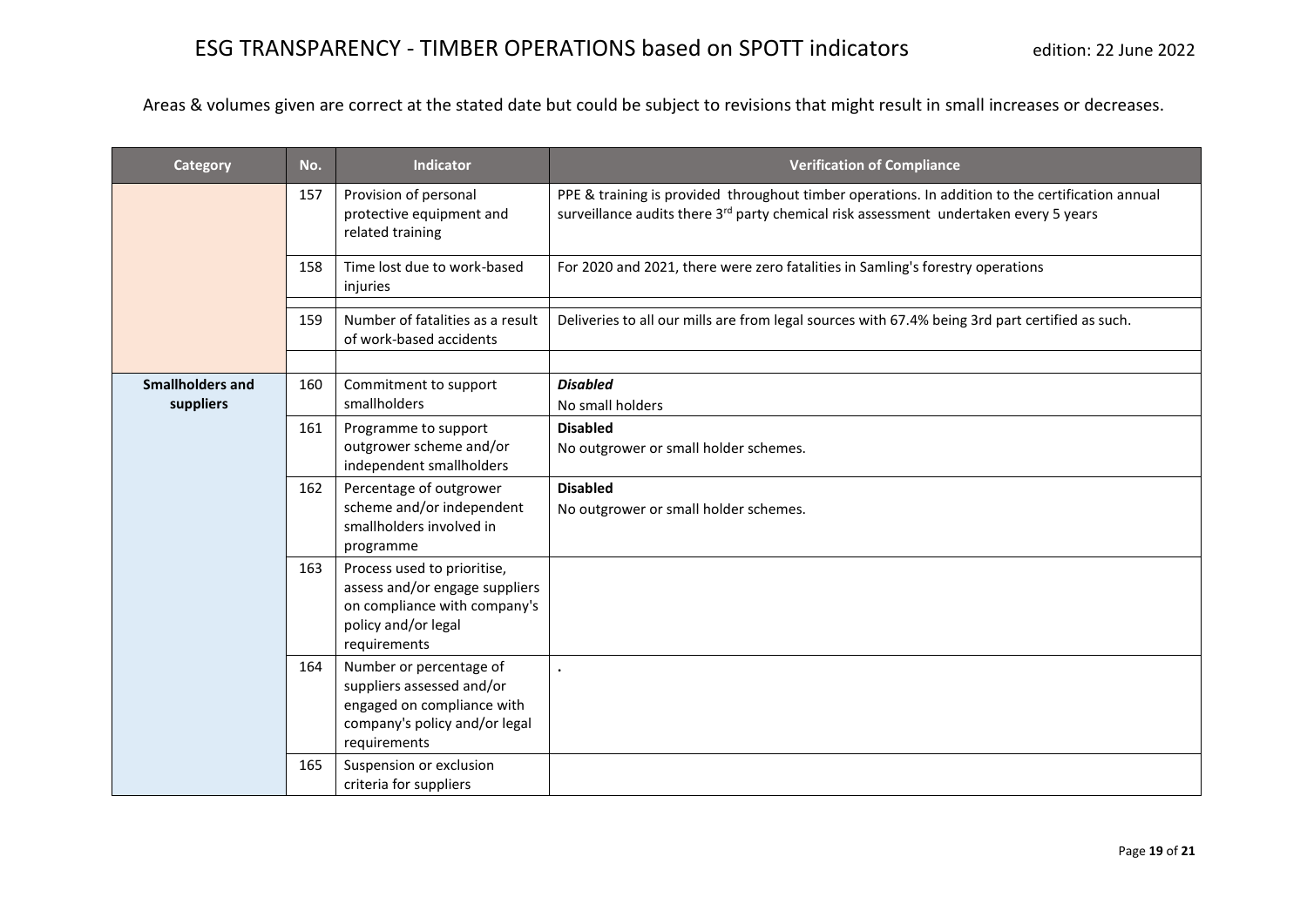| <b>Category</b>                     | No. | <b>Indicator</b>                                                                                                                                      | <b>Verification of Compliance</b>                                                                                                |
|-------------------------------------|-----|-------------------------------------------------------------------------------------------------------------------------------------------------------|----------------------------------------------------------------------------------------------------------------------------------|
|                                     | 166 | Timebound action plans<br>(including Key Performance<br>Indicators) for suppliers to be<br>in compliance with timber and<br>pulp sourcing commitments |                                                                                                                                  |
|                                     | 167 | Proportion of direct and<br>indirect supply that comes<br>from FMUs which are<br>compliant with timber and<br>pulp sourcing policies                  | Log supplies to all our mills are from legal sources with 64.7% being $3^{rd}$ party verified as such                            |
| <b>Governance and</b><br>grievances | 168 | Commitment to ethical<br>conduct and prohibition of<br>corruption                                                                                     | See web site Policies<br>Commitment to both ethical & fair conduct and prohibition of corruption (bribery/fraud).                |
|                                     | 169 | Commitment to ethical<br>conduct and prohibition of<br>corruption applies to all<br>suppliers                                                         | See web site Policies<br>Commitment to both ethical & fair conduct and prohibition of corruption (bribery/fraud                  |
|                                     | 170 | Progress on commitment to<br>ethical conduct and<br>prohibition of corruption                                                                         | 2020 No case of such misconduct reported                                                                                         |
|                                     | 171 | Company has provided valid<br>legal documents to Open<br>Timber Portal on legal<br>registration (at the time of<br>SPOTT assessments)                 | <b>Disabled</b><br>Does not operate in RoC, Cameroon or DRC                                                                      |
|                                     | 172 | Disclosure of the company's<br>management approach to tax<br>and payments to governments                                                              | Samling engages KPMG Tax and Deloitte Tax to review and check on the Group's tax compliance as<br>well as advise on tax matters. |
|                                     | 173 | Company has provided valid<br>legal documents to Open<br>Timber Portal on taxes, fees                                                                 | <b>Disabled</b><br>Does not operate in RoC, Cameroon or DRC                                                                      |